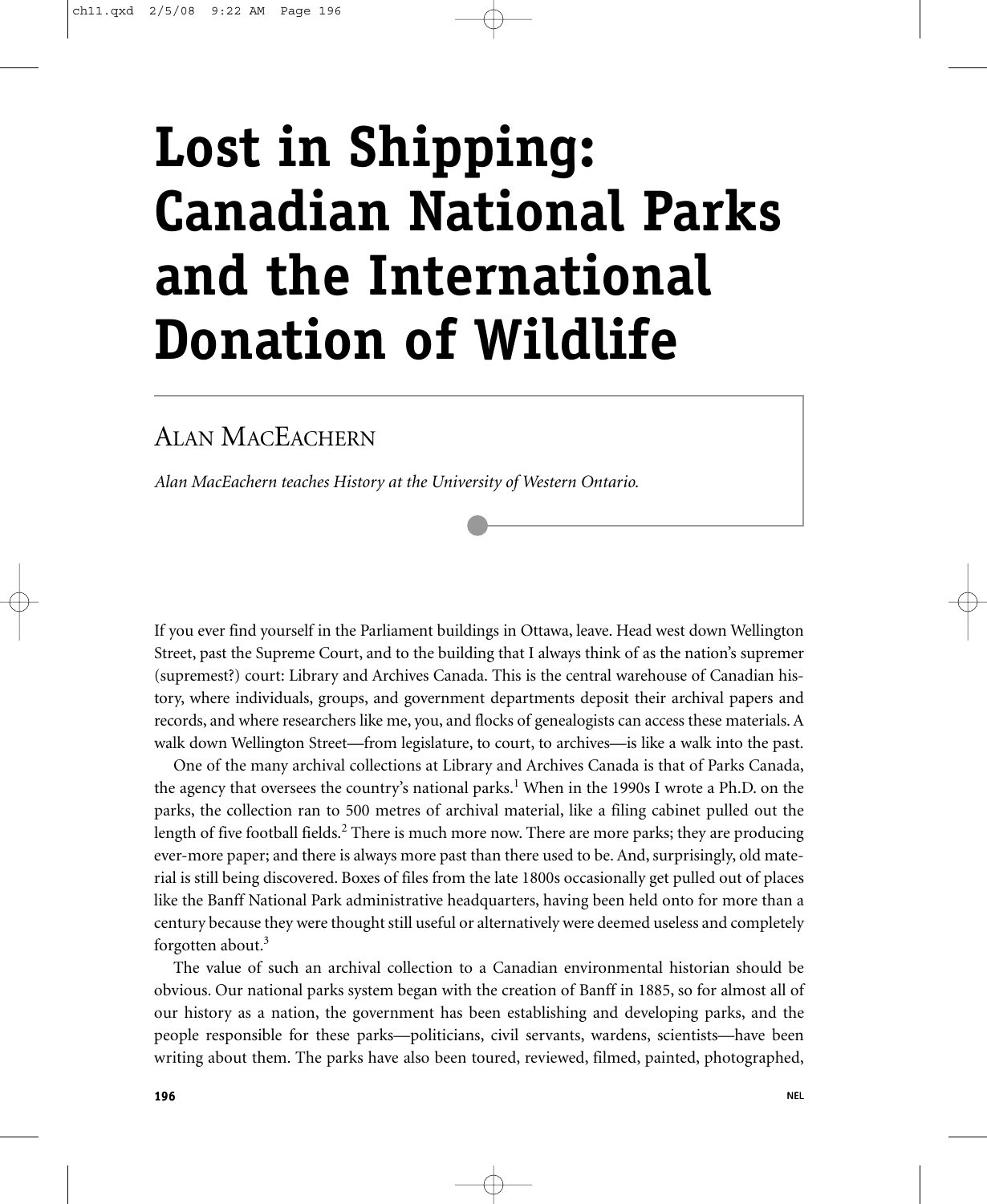and mapped countless times. As a result, national parks are some of the most documented places in Canada. More than that, parks represent explicit attempts to define what elements of Canadian nature are deemed most precious and worth saving. All this means that researchers and students of environmental history have, in the parks, a wonderful opportunity to see how Canadians have thought about and acted toward nature. What sorts of landscapes have been considered unusually beautiful and yet typical of Canadian beauty, and how has that opinion changed over time? Why have we favoured unpeopled wilderness, attempting to remove all human presence—whether Stoney Indians from Banff or farmers from Cape Breton Highlands—when establishing parks, and then sought to attract as many people as possible? How did knowledge and belief evolve so that forest fires, once completely outlawed, are now ignited by parks staff? Or predators, once systematically killed, now protected? Parks are important to environmental history because, paradoxically, they represent a society's ideal for nature and document the society's actual relationship with nature.

Having a strong source base like the Parks Canada papers is essential when doing history, environmental or otherwise. You might have a good topic, you might have questions to ask, but unless there are sources to examine you won't have the evidence necessary to find answers and make your case. In my experience, some students when researching essays (and some professors when assigning them) gravitate to the relative safety of secondary sources, the after-the-fact interpretation of historical events. And who can blame them? It is natural that they seek the expertise of people who have learned enough about a historical topic to write knowledgeably about it in a journal or book or website. But to focus on secondary sources may mean underutilizing primary sources, the material produced by the participants or witnesses of history: diaries, newspapers, correspondence, census data, legal documents, oral testimony, and much more.<sup>4</sup> That is a great loss—the difference between a movie and a movie review, between English lit and English crit. Listening to people of the past speak and figuring out what they are saying—what happened and why—is what history is all about. Professors are increasingly incorporating primary sources into undergraduate history courses.<sup>5</sup> These sources can be intimidating: they appear in the language and often the penmanship of the day, they are without the explanations, signposts, and context that an after-the-fact interpreter would know were necessary, they may not be in the place you want, they may not have what you hope to find, and they are inevitably incomplete. But they are still worth diving into. I have never had trouble finding material of interest when reading primary sources.<sup>6</sup> And in this world, if you don't decide what you're interested in, someone will decide for you.

Of course, the sheer size of the Parks Canada archival holdings is what makes them daunting as well as valuable. How can you make sense of such a vast collection of sources? How can you locate and determine which sources are necessary in teasing out a history? How do you decide which sources not to write about, and which sources to avoid altogether? And how can you tell the story of a collectivity—whether a government agency, a business, a people, or a nation—when your sources are not written by that impersonal entity but by a collection of individuals over a long period of time?

While working on my dissertation I came across another story amid the miles of files, the story of Parks Canada donating wildlife around the world in the 20th century, to zoos, heads of state, museums, scientists, and Walt Disney. This story seems a particularly apt examination of such a source base, $7$  because the donations program was never formalized to become part of parks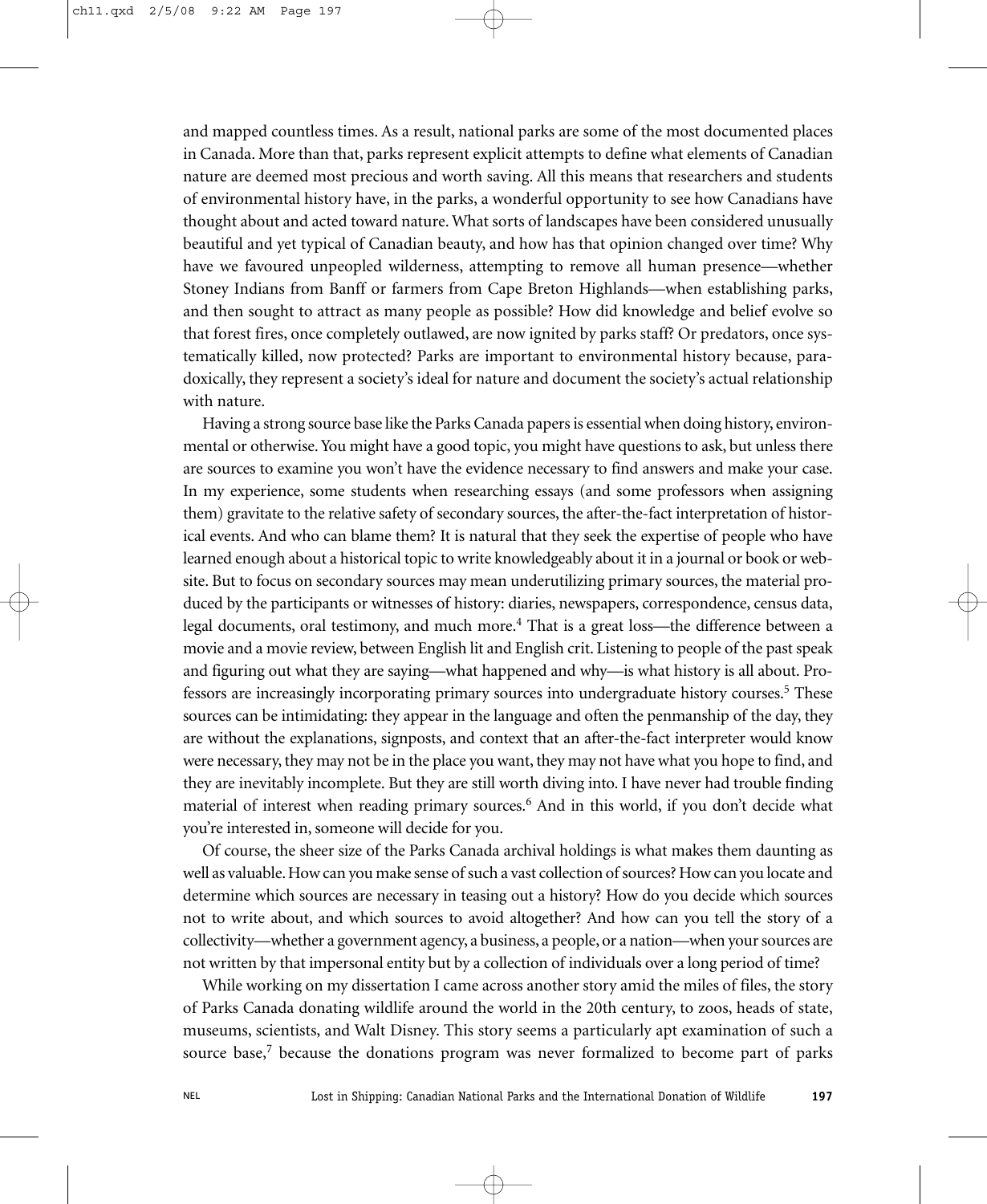regulations, and references to donations are scattered throughout the Parks Canada collection.Again, what is most challenging is also most rewarding: the historian has the opportunity to piece together the history—to learn more about the past, in some ways, than did the participants themselves.

Most of the Parks Canada holdings at Library and Archives Canada have been reproduced on microfilm, one advantage of which is that people across Canada can borrow the material via interlibrary loan. Unfortunately, microfilm makes me nauseous. Winding the reel of film and seeing it glide across the screen, which should offer the pleasant sense of travelling deeper into the past, instead most resembles sitting in the back of my parents' car as a child, watching trees rush by out the window, and getting carsick. It's a common reaction, I'm told. So I got a doctor's note. If there is one thing a government bureaucracy fears, it's a doctor's note. As a result, a day or so after requesting Parks Canada material, I would go to the Archives' third-floor reading room and be given a banker's box with the actual documents inside. I would carry the box back to a large table by the wall of windows that look out over the Ottawa River and, in the distance, to the offices of Parks Canada itself. I would open the box, inhale the smell of old paper, and begin reading.

Perhaps I should define "reading." The files mostly consisted of letters back and forth within the agency's headquarters, and from the headquarters to staff at the individual parks. The correspondence was chronologically arranged and then bound or stapled together, and I spent many days just skimming through these packets for material of interest, like a witness flipping through mug shots. There was some logic to the search—I had requested files that seemed most directly on my topic but I was also just relying on my growing knowledge of the general field to sniff out other things that might prove significant. It was as unsystematic as that, and there was undoubtedly much that I missed. A historian reading a microfilmed newspaper might decide to systematically sample records, scanning only every third issue, or every tenth, knowing full well that much is being missed. As William Turkel discusses in his chapter of this volume, researchers always have finite time and resources, and so must weigh the likely usefulness of a source and budget their investment in it accordingly.

# Applications for Animals

Researching as I was, a letter with Mickey Mouse letterhead stood out. It was 1965, and Walt Disney studios was wondering if the Canadian parks could spare some grizzly bears for the making of the film *Biography of a Grizzly*. A Disney executive wrote, Oh, and if you have a "remarkably tame and tractable" mountain lion, we'll take that, too.

Actually, we could potentially use a big old male with rheumatism and a definite lack of pep and fire, and possibly, blind, whose coat nevertheless, developed into an attractive one and whose size is as formidable as when he was in his prime. . . . For this project, it may even be necessary to somehow obtain cubs before their eyes are open, or, at least, before their mother is able to teach them the fear or hatred of man.

The Canadian parks chief wrote back that the proposal sounded fine, and he was sure the agency would be able to help.<sup>8</sup>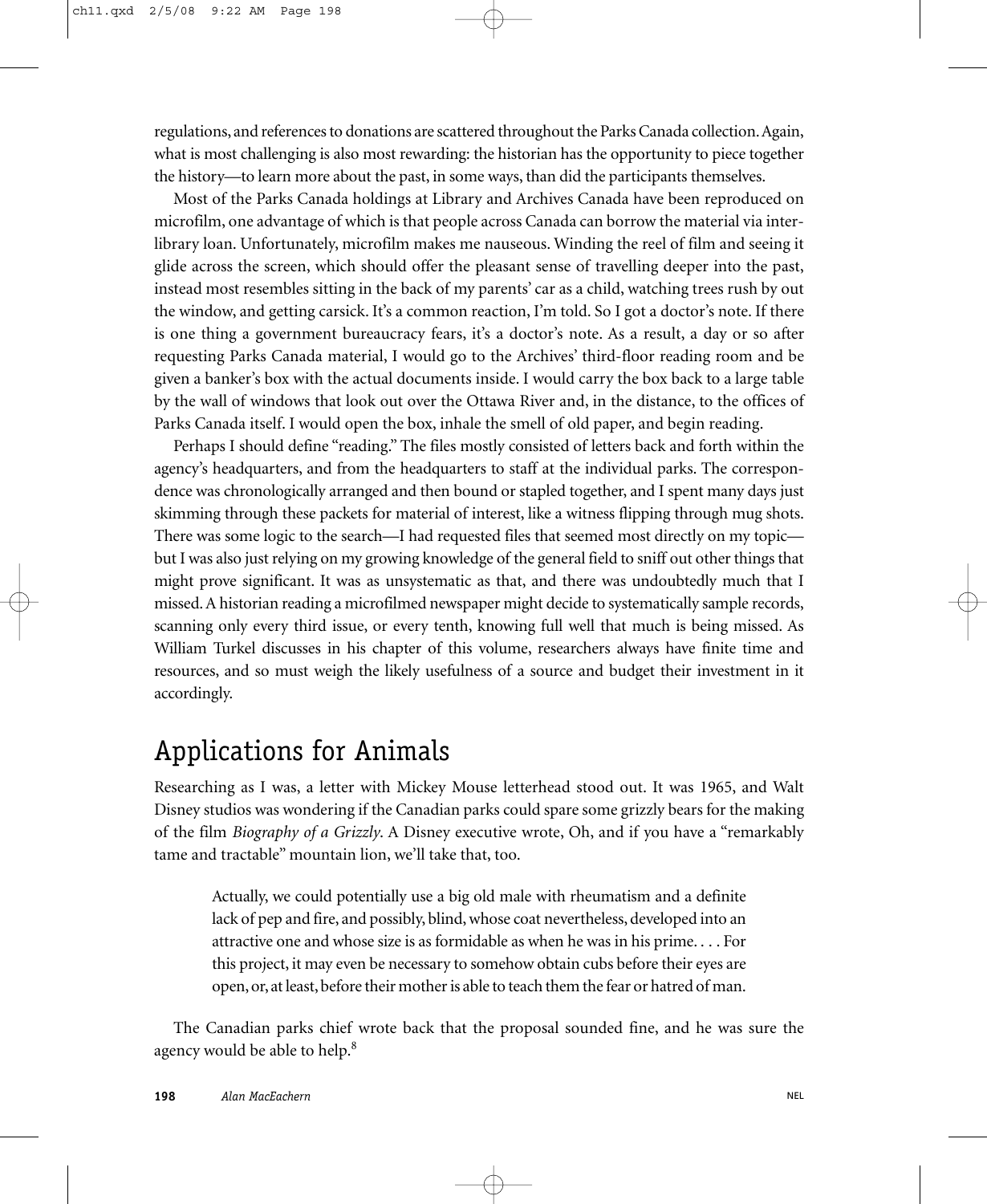This all seemed strange, at odds with the Parks Branch's stated philosophy that all nature within the parks was to be protected. And the tone of the letters made it clear such arrangements had happened before. True, at varying times such natural phenomena as wolves, fire, and spruce budworm have been outlawed in the parks. But the agency's preservation principle is determined first and foremost not by utility or beauty but simple location: by virtue of being inside a park, nature is subject to protection. Parks Canada is responsible for selecting the most beautiful of Canadian landscapes, turning them into parks, and maintaining them forever. This means removing from the park's nature all taint of commerce, placing it beyond the pale of economic reality that governs the rest of the physical world. Ordinary trees, rocks, and chipmunks become sanctified as symbols of Canadian nature. Whatever prestige, power, and budget Parks Canada possesses, it has because of its ability to effect this transformation. So why surrender this? What was to be gained?

Having found this one letter, I kept my eyes out for more, and soon started to find scattered letters in files on individual kinds of wildlife, and then a set of files innocuously entitled, "Applications for animals." Some requests referenced earlier letters with other file numbers, and in this way I began piecing together a history that went all the way back to the 1910s. It became evident that though the National Parks Branch donated (and traded, and even sold) wildlife for more than half a century, it did so without ever making it a true "program" by making it part of the organization's official regulations. It was almost as ad hoc in the 1960s as it had been in the 1910s, with the staff members responsible for dealing with wildlife requests often unaware of their agency's decades of experience. This was a history that largely existed only in these files.

I learned that the parks system began as an importer of wildlife. At the turn of the 20th century, the first half-dozen parks, all in the mountains of Alberta and British Columbia, were new, and it was thought necessary to fill them with wildlife. Indigenous species such as elk and buffalo were reintroduced and exotics such as Karakule sheep were introduced. By the early 1910s, the Parks Branch felt some responsibility to return the favour. Having helped bring buffalo back from near-extinction and having established sizable buffalo populations in the parks, the agency took to donating buffalo to restocking programs and zoos. The numbers given were small, but the practice seems to have allowed staff to imagine that the parks' preservationist ethic could and should be bent if the reasons were justified. In 1914, the London Zoological Society asked to trade two of its polar bear cubs for a pair of mountain goats. The Parks Branch happily agreed, having been told "on high authority" that the zoo in the town of Banff was the perfect habitat for polar bears.<sup>9</sup> In the same year, the agency gave a Saskatchewan sheep breeder Persian rams from Banff, and discussed selling him more.<sup>10</sup>

Even in these first cases, the three main issues that would surround the donation of parks wildlife for the next half century are already evident. First, there was the animals' symbolic value. The London Zoo came to the National Parks Branch for mountain goats because the animals were symbols of Canada and because the agency was a likely source of them. The very thing, then, that made the agency the guardian of Canada's wildlife made it the Canadian agency to which international groups would turn to acquire wildlife. This would be increasingly difficult for parks staff to reconcile over time, in that they internalized the belief that Canadian parks wildlife really were superior to those outside Canada and outside parks. Even during the Persian ram transfer, Banff warden B. F. Woodworth told the breeder "that I did not like these foreign animals as well as our Canadian animals, and if I had my way I would feed them to the animals in the Zoo."<sup>11</sup>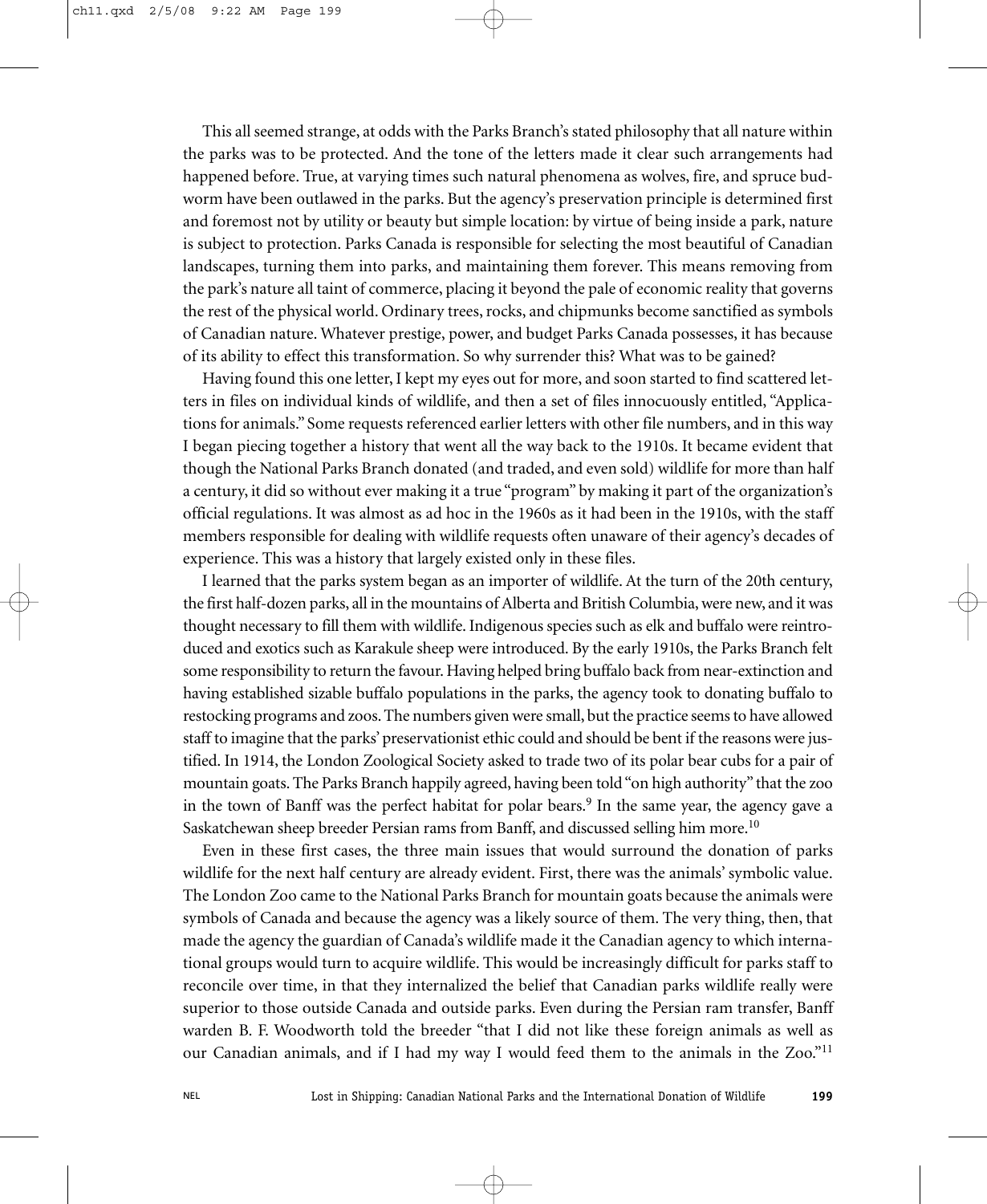Woodworth's comment earned him a reprimand—but in 1922, Banff's exotic sheep were indeed killed and fed to the zoo animals.<sup>12</sup> The second issue, tied to the animals' symbolic value, was their economic value. Like the Parliament Buildings or Niagara Falls, all parks wildlife were to be beyond commoditization: they were to be literally priceless. In theory, a Banff beetle was as valuable as a Banff bear. But parks staff could not really accommodate such thinking, particularly when the wildlife were deemed surplus or were being traded for equally priceless animals from elsewhere. For example, in discussing the proposed sale of the Persian rams in 1914, parks staff discovered that a purebred would sell commercially for \$1,000 (alas, theirs had no papers). How could one from a national park possibly be worth less than that? Rather than going further down the path of determining the worth of wildlife, staff in this instance chose to trade breeding sheep now for young sheep later. But the question of what value, if any, to place on parks wildlife remained, tied to the third issue surrounding donations: the logistics of actually capturing, holding, and shipping wildlife. If it was impossible to put a price on wildlife, there were nonetheless real costs—financial and otherwise—in donating them. Mountain goats were particularly troublesome to transport. Of the two to be given to the London Zoo in 1914, one died immediately upon capture, a victim of "worry and fretting."<sup>13</sup> The National Parks Branch's experience in donating wildlife would see much more of this.

Requests for wildlife were made sporadically through the 1910s and early 1920s, but rose sharply in the second half of the decade. Perhaps the Parks Branch's generosity was becoming better known.<sup>14</sup> Parks staff did what they could to accommodate those who asked. Six Rocky Mountain sheep for a zoo in Milwaukee. Two timber wolves to the Calgary Zoo. Forty-nine sheep and 25 wapiti to the B.C. Games Branch. Two buffalo to the city of Johannesburg. And many, many more. The parks took to assembling lists of "outstanding orders" to be filled, most of which eventually were.<sup>15</sup> The number of animals involved certainly climbed into the hundreds, and in a letter from the early 1930s a Banff employee boasted that "the Game Department at Banff have caught and shipped to all parts of the world, thousands of head of big game, including sheep, goat, elk, moose, etc."16

Rarely did I find the Parks Branch actively seeking credit or publicity for its actions. When donating Rocky Mountain sheep to the San Diego Zoo in 1931, the Branch sent along a bronze plaque reading "These animals from National Parks of Canada" that it requested be fixed permanently to the sheep's cage.<sup>17</sup> Perhaps such requests for acknowledgement were commonplace and just did not usually make it into the written record; historians are well aware of the difference between what happened and what happened to be recorded, kept, and preserved. Still, I would have expected to find more such evidence if it existed. So, if the National Parks Branch was not seeking publicity for donating wildlife, what did it hope to gain? I believe the answer relates to whom the agency agreed to give wildlife, and whom it refused. The Branch typically accepted requests made by public, non-commercial institutions. Municipal zoos and provincial and state game agencies were granted wildlife. The American Museum of Natural History was permitted to shoot and stuff the largest bull moose it could find in Banff. (In its petition, the museum had explained that Canadian moose were larger and more impressive than American ones. A compliment to Canadian wildlife in general, but an insult to the specific moose.)<sup>18</sup> Parks wildlife were also presented directly to foreign countries on behalf of the nation. In such cases they served very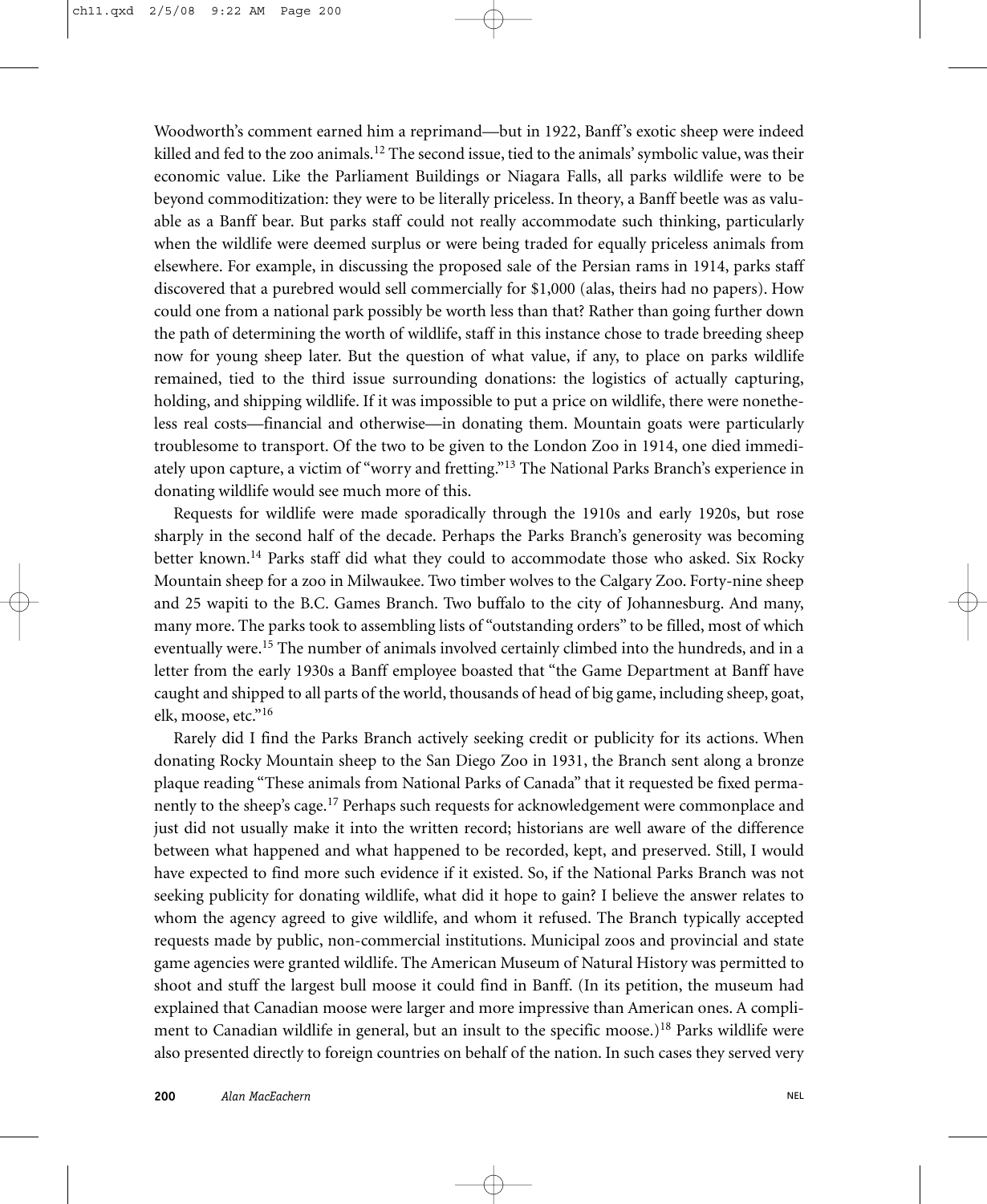directly as symbols of Canada. Poland was presented with four buffalo, Hungary two. The donation of elk and buffalo to the Berlin Zoological Society in 1936 led Reichsjägermeister (Master of the Hunt) Hermann Goering to ask Prime Minister William Lyon Mackenzie King for more information about the national parks and conservation in Canada. King rejected the Parks Branch's first response—a foot-high stack of pamphlets—as insufficient, and had staff instead write a report amalgamating all available federal and provincial material. It may well be that the most comprehensive document to that point on Canadian environmental policy was one commissioned for Nazi Germany. I have yet to find evidence that Canada kept a copy.<sup>19</sup>

The Parks Branch also accommodated the requests of scientists, and justified donations in the name of science. Scientists were given permits to trap birds, fish, amphibians, and rodents in the parks.<sup>20</sup> Marten were transported to an Albertan fur farming project "for experimental purposes," and a bighorn sheep, replacing one killed in an earlier shipment, was sent to a Texas A&M University lab "for the sake of science."<sup>21</sup> The respect accorded science was in keeping with the Parks Branch's broader attempt of the day to make its management of wildlife more scientific. In the 1930s, staff came to interpret the ecological concept of carrying capacity, that there is a maximum population of a species that a given area can sustain, to mean that there is always a right number for all species in all places.<sup>22</sup> Parks managers soon talked of wildlife "slums" and of "surplus" wildlife. Such thinking did not simply result in two categories of wildlife, wanted and unwanted: since the "surplus" animals were whichever ones wandered into paddocks or crosshairs, all park animals were effectively reconceptualized. Beginning in the 1940s, the Parks Branch developed much more extensive programs to donate breeding stock to the Canadian North, while establishing slaughter programs of species believed to be overpopulating.<sup>23</sup>

The great majority of requests for wildlife came from individuals and private businesses, and were almost always refused. The Parks Branch quite reasonably feared that if it permitted some, it would be swamped with more. Also, businesses and individuals who wanted these animals usually had plans to charge for their breeding or display, and the Parks Branch did not want its wildlife cheapened by becoming associated with money. The agency's standard rejection letter of the era read in part,"There are no surplus animals in the Parks, except bison, for disposal to private interests. . . . Commercialization of the Park animals except bison is not encouraged by this Branch in any way. $n^{24}$  (However, for a brief time during the Depression, the Parks Branch—needing funds and deciding that if animals were surplus, why not give them away, and if giving them away, why not sell them—actually did put prices on surplus wildlife: \$100 for moose, \$150 for Rocky Mountain goat, and so on.<sup>25</sup> This policy was quickly reversed.)

The fact that the National Parks Branch was willing to donate wildlife to public zoos but not private ones, to scientists but not businessmen, and to government agencies, universities, and heads of state suggests to me what the agency was getting out of the arrangement: cultural power. Donating wildlife was a way to demonstrate the wealth of nature at the Branch's control, demonstrate the Branch's generosity, raise the Branch to the same plane as the recipients (who also had cultural power), and forge alliances with them. It also flattered both donor and recipient, reinforcing their cultural positions and setting them apart from the mass of humanity obliged to follow park regulations. And for the exceptional, exceptions to policy could always be made. So, for example, publishing magnate William Randolph Hearst, a private breeder, was allowed to buy buffalo for his San Simeon estate.<sup>26</sup>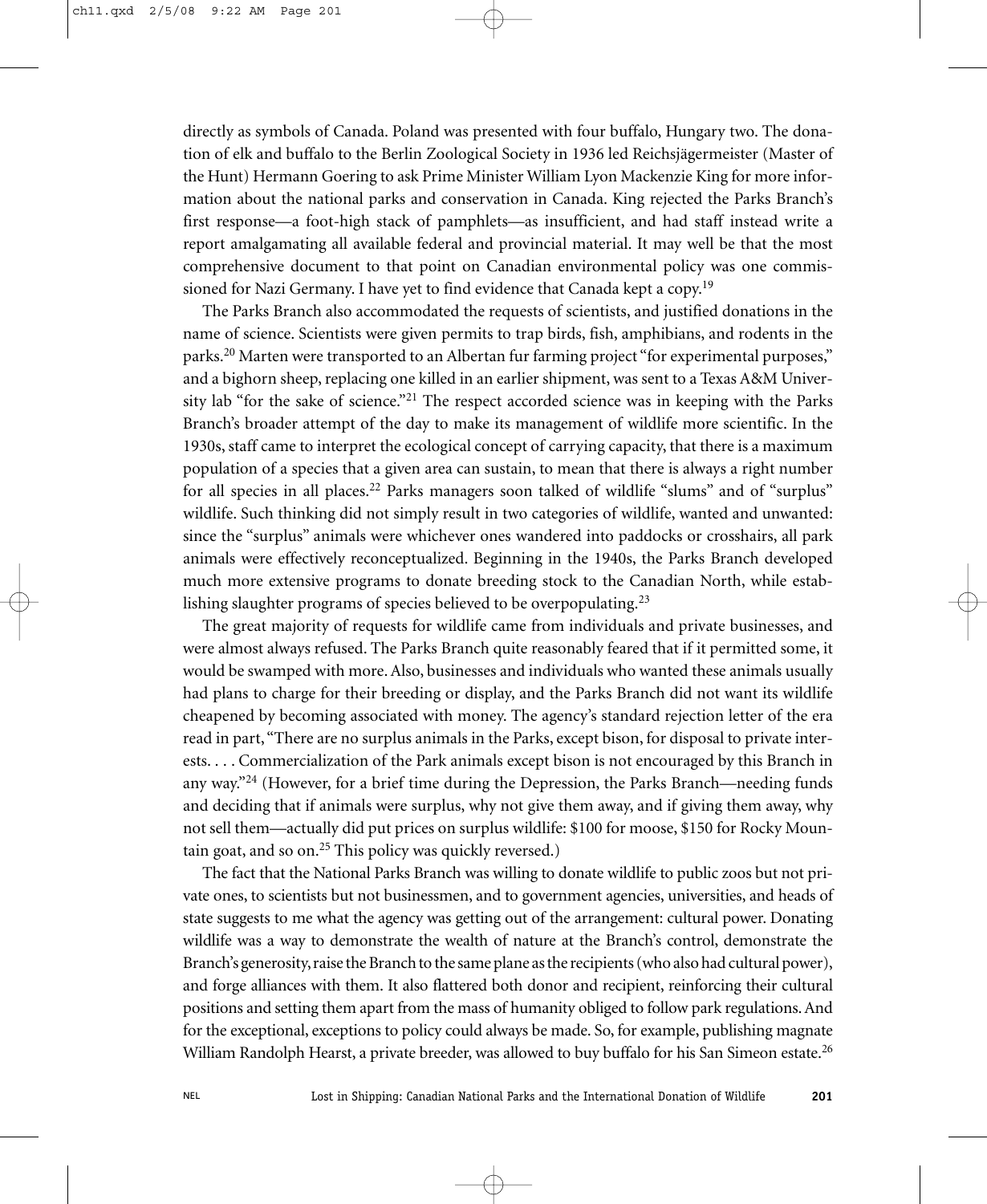Yet other requests we might expect to see approved were not. In 1929, for example, Commissioner James B. Harkin himself rejected the appeal of His Royal Highness the Duke of Gloucester (uncle to Elizabeth) to shoot a grizzly bear as a memento of a trip to Banff. Harkin referred to the "likelihood [of a] public reaction against any violation of sanctuary."<sup>27</sup> The Parks Branch was in a tricky spot. On the one hand, it would have liked acknowledgement and credit when handing over wildlife. The agency occasionally even wrote press releases about its very largest donations projects. On the other hand, it was understood that to receive attention might lead to criticism from politicians, wildlife groups, and the general public. The agency seems to have recognized that donating wildlife did not fit well with the overall parks philosophy. (Having said that, I found not a single letter in more than a half-century of parks correspondence of a staff person philosophically opposed to the practice.) It was also understood that publicizing the donations would likely lead to more requests. I believe that is why the agency never formalized its donations work, and that the work never became official policy discussed in its regulations or annual reports. This succeeded in keeping the practice quiet, but it also meant that staff in the Parks Branch largely invented and reinvented procedures as they went along. The lack of regulations did not protect the wildlife involved and eventually led to some groups exploiting the Branch's generosity.

## Favourable Publicity

After 1945, many zoos of continental Europe were desperate for wildlife, their stock having been bombed or barbecued during the war. The Parks Branch initially promised three buffalo to Dutch zoos, but expressed reservations when asked for a dozen more. Canada's military mission to Germany likewise asked the parks for buffalo, though External Affairs stepped in and made the legitimate point that, for the moment, "aid" should be limited to the more traditional food and shelter.<sup>28</sup> Other curious diplomatic moments occurred. In 1946, the Prague Zoo asked Canada for beaver and otter. Parks Branch staff was unsure what to do: Czechoslovakia had been liberated by the Russians, who were now supporting the Communist Party of Czechoslovakia. Did a gift of wildlife constitute providing comfort to the enemy? While parks staff debated the zoo's request, in 1948 the Communists (in an apparently unrelated development) staged a coup. Undersecretary of State for External Affairs Lester B. Pearson, who a decade later would win the Nobel Peace Prize and become Prime Minister of Canada, wisely counselled parks staff that if for some reason they could not *catch* the animals—hint, hint—they could not be blamed for being unaccommodating. Pearson concluded, "Could you tell Mr. Klima [the Czech *chargé d'affaires* in Canada] that the otters which you have already earmarked are social democrats in tendency, and are now unwilling to join communist animals in the Prague Zoo, where, no doubt, a purge has already taken place!"<sup>29</sup> Nonetheless, after another plea from the Czechs, two Canadian beaver defected.

Though kidding, Pearson was right to recognize the wildlife as symbols of Canada. If they weren't, there was no reason to donate them, and no reason for anyone to ask for them. When zoos, governments, and heads of state sought animals from Canada, they tended to seek ones associated with Canada, like the beaver. I found no requests for frogs, or snakes, or fish. Requests sometimes even arrived simply for "typical" Canadian animals, and parks staff knew that the petitioners did not want dogs or cats: they wanted wild mammals native to Canada and, if possible,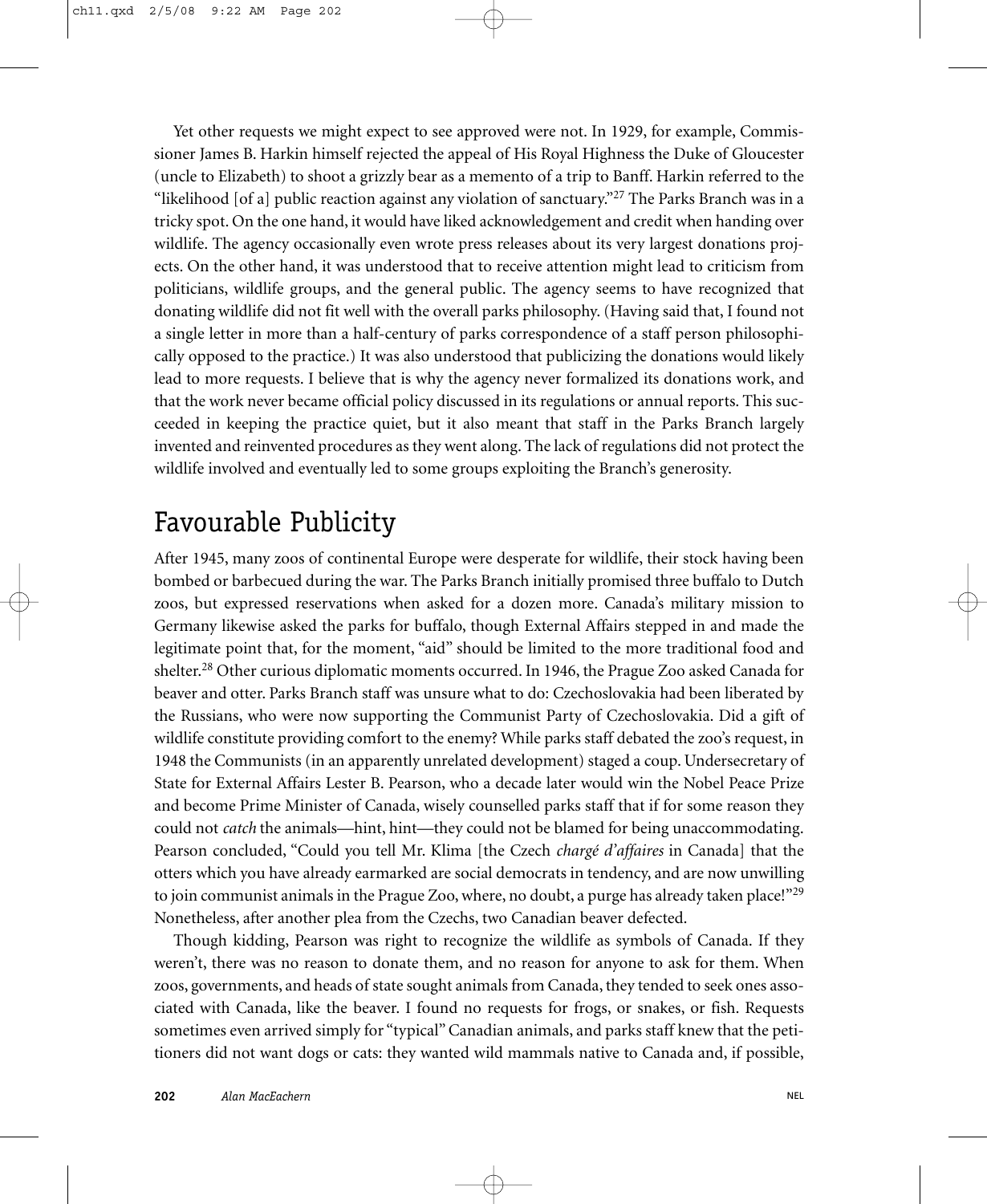only Canada. In the immediate postwar period, buffalo, raccoons, chipmunks, and skunks travelled from Canada to Ireland as four-footed ambassadors; two buffalo flew first class to Chile, at a cost to the Chilean government of \$16,000. And in the single largest shipment I have found, 3 elk, 3 buffalo, 10 wolves, 1 wolverine, 2 pumas, 8 raccoon, 12 marmots, 6 beaver, 2 skunks, and 24 chipmunks were sent to the Edinburgh Zoo.<sup>30</sup> (The inclusion of chipmunks is especially strange. In 1913 North American grey squirrels escaped from the Edinburgh Zoo, and in time drove native red squirrels out of the city and surrounding counties. One wonders why the zoo needed—or wanted—more. $31)$ 

Calls for Canadian parks wildlife rose dramatically in the  $1950s<sup>32</sup>$  Baby-booming North American families wanted to see wildlife, so zoos and wildlife agencies needed more animals. Every donation, especially the well-publicized ones, in turn made the parks seem more like giant pet stores. The Branch instituted some changes, first in declaring that only some specific animals could be donated: "elk, bear, beaver, raccoon, chipmunks, and possibly deer," according to its standard letter of the day. "Buffalo could be lent."<sup>33</sup> To save the park costs, petitioners were for a time allowed to catch specimens on their own, though "Trapping and shooting is to be done in such a manner as not to attract public attention."34 Other conditions were periodically added, such that scenery could not be destroyed, that the Branch reserved the right to repossession, and so on.

But dealings with two parties, Al Oeming and Walt Disney, suggested that control of the donations process was slipping away from the national parks agency. Oeming was both President of the Edmonton Zoological Society and operator of a small game farm; he first received permits from the parks for wildlife in 1956 after being vague about whether the animals were for his own business. He was always careful to couch his requests in scientific terms. Wolverines were needed for "behaviour and breeding studies," donated muskox could "advance our knowledge of such little studied animals," and on his letterhead his game farm was a "Research Centre for Cold Climate Animals/ Public Education and Conservation/Supply Base for Zoological Gardens."<sup>35</sup> But he was also an entertainer. Three paragraphs after describing the scientific value of a muskox program, he declared, "Wrestling promotions are still my bread and butter."<sup>36</sup> Oeming quickly became the Parks Branch's worst-case scenario. First, he seemed ready to continue requesting animals indefinitely, using the parks as a breeding ground for valuable animals. Second, he threatened to actually compete with the Branch, particularly in the raising of buffalo. Third, there was indication that he was taking park animals and flipping them he sold eight mule deer in the United States shortly after receiving four from Waterton Lakes National Park, though he swore they weren't the same ones. Yet his requests for parks wildlife continued to be approved. He was always careful to outline precedent, refer to the scientific benefit, and ask for a relatively small number—never more than eight—of only a few species in any given year. In 1962, having been given a permit for 24 animals the previous year (six mountain goat, six caribou, six mule deer, six bighorn sheep) and catching only 15, Oeming asked for another 24. The minister in charge of the parks wrote Oeming personally, explaining that the agency was concerned about the public's reaction if they got wind of this apparent breach in the parks philosophy, and asking him to accept just four of each animal. Oeming still groused: would the public see a philosophical distinction between 16 animals and 24? Oeming was given what he wanted.<sup>37</sup>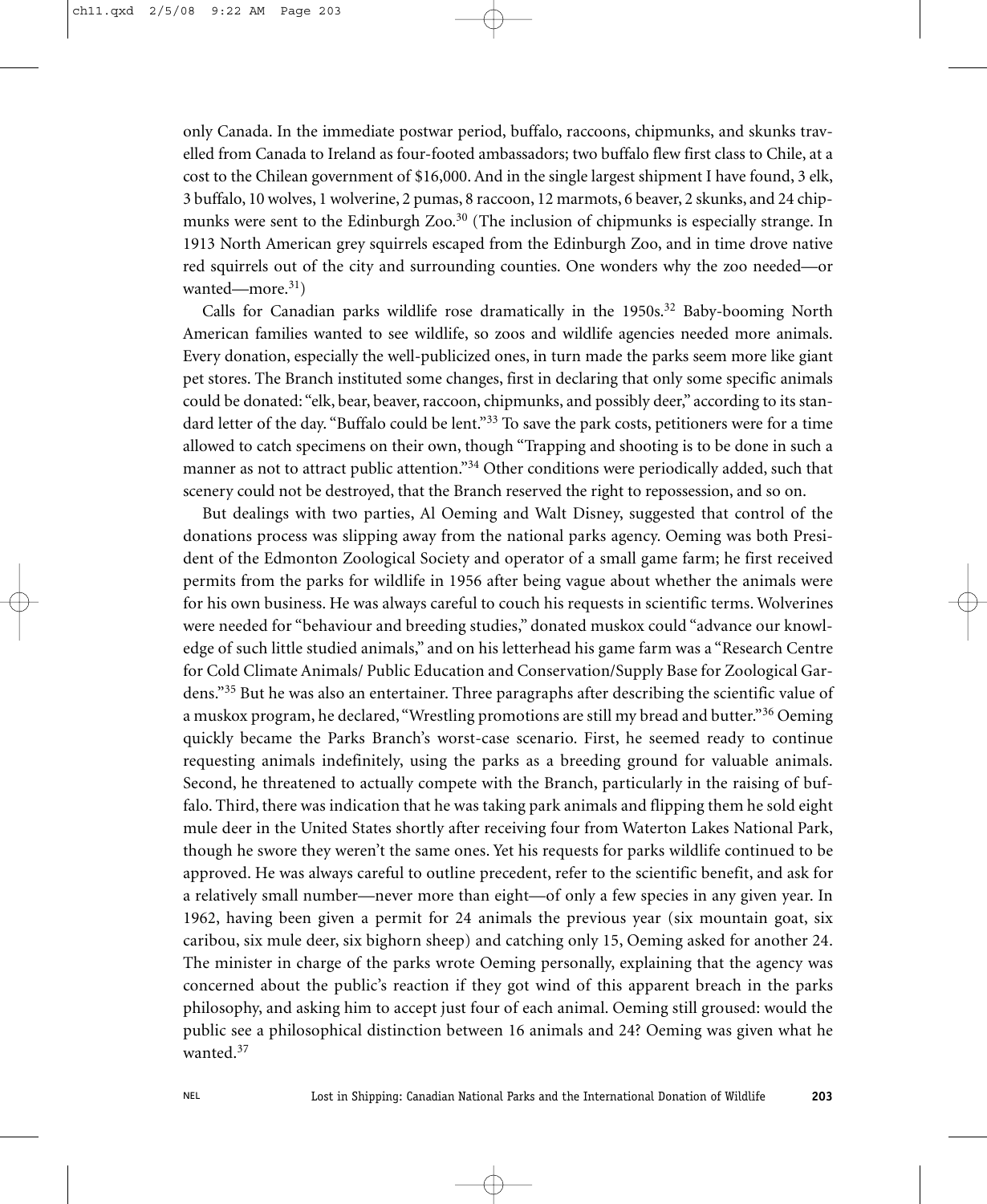It would be a mistake, however, to see the Parks Branch simply as a put-upon body, forced into animal donations by devious opportunists. When the agency felt in control of the process, when it believed it stood to benefit from giving wildlife away, it was quite happy to. This is evident in its relationship with Walt Disney. In 1954, the Disney studios asked to film some wolverine footage in Banff. Parks Director J. R. B. Coleman wrote Banff that everything possible should be done to oblige, "since favourable publicity will be given the wildlife resources of the National Parks and to the Parks staff."<sup>38</sup> When the film crew arrived, wardens trapped two wolverines—the first of many that would eventually be used. The filmmakers then started violating park regulations. They trapped and fattened park rodents to feed the wolverines. The crew tired of this, and imported lemmings obtained from labs (and so probably containing the disease listeriosis). They drugged the wolverines to make filming easier. The Parks Branch felt obliged to act: the animals were moved just outside the park, where regulations did not apply. Could there be a more cynical way to demonstrate that wildlife within the park were being accorded protection? A year after the Banff wolverine population had been estimated at  $23$ ,  $39\,$  14 were extradited to a five-acre compound enclosed with electrified fence. The wolverines were very aggressive at first and would throw themselves against the wire, injuring their faces. But they were soon tamed by the Disney crew, and would eat from their caretakers' hands. As a result, they could not be returned to the wild afterward. A few were given to zoos, others to scientists, and the rest were presumably destroyed.<sup>40</sup>

The Parks Branch continued to assist Uncle Walt in the following years, supplying black bears in 1958 and more wolverines in 1964. But the agency grew less starry-eyed in these dealings. When a mountain lion was trapped for Disney in 1965, the park contacted the filmmakers to pick it up and never heard back; much the same happened with two wolverines caught for them. When Disney wrote asking for grizzly and cougar—the letter that started my research into the donations program—the Parks Branch was still willing to help, but not so excited by the opportunity. One administrator suggested that Disney should be directed to get all the wildlife it needed at Al Oeming's game farm.<sup>41</sup>

## Shipping Fever

In 1966, the Manitoba Museum of Man and Nature petitioned the Parks Branch for a bison specimen, which it hoped to stuff and display alongside horse and rider to illustrate the great buffalo hunts of the past. Assistant Parks Director John Nicol replied that bison should be no problem, and "I may even be able to assist you with the horse, however, the subject of the rider is a problem. No one from this Branch seems prepared to volunteer to become a museum specimen for such a worthy cause."<sup>42</sup> A joke, but perhaps hiding a larger truth, that the parks staff felt they were sacrificing enough. The parks system in the 1960s was receiving more petitions for wildlife than ever, even as more restrictions on the process were being established. I believe that three factors gradually moved the Parks Branch away from donating wildlife in this era. First, the budding environmental movement, predicated on the growing awareness of how humans were affecting nature, likely led visitors and staff alike to believe more strongly that, in parks, nature should be granted complete protection. Staff consequently saw far less publicity value—and far greater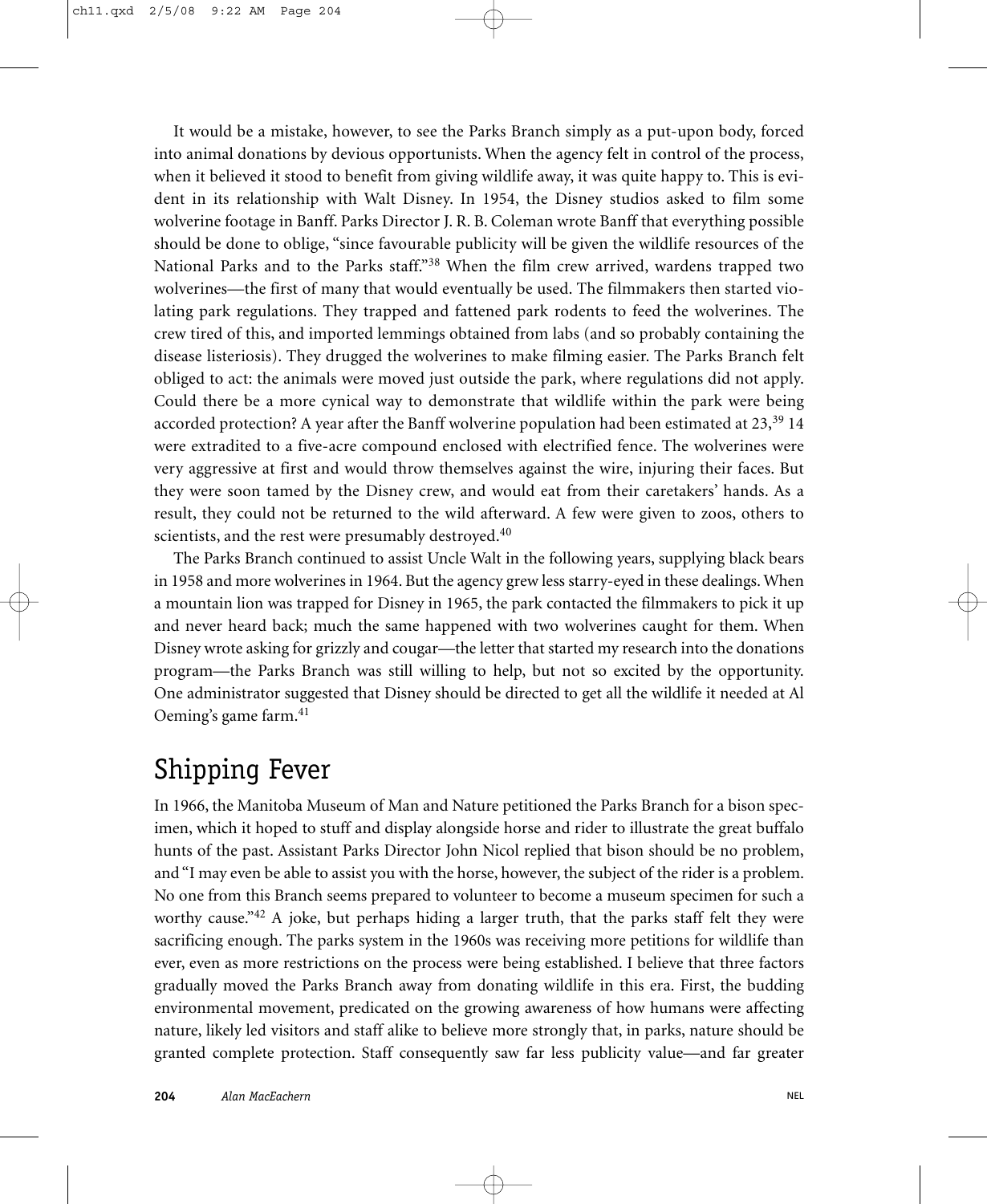potential of harm—in giving animals away. But even in this period, there are no memos or letters within the parks files opposing the donation of animals on philosophical grounds.

The second—and, I would argue, the most important—reason the Parks Branch grew disaffected with wildlife donations was the sheer cost of time, money, and energy that had to be devoted to it. Park wardens, scientists, and managers were involved; crates had to be custom built at considerable cost; trucks were driven to inaccessible corners of the park; and even helicopters were flown in. One administrator suggested that since wildlife capture was becoming a full-time job, why not actually train a few wardens to do it exclusively?<sup>43</sup> This might have been a sensible idea, but the Branch did not wish to institutionalize the process to that degree. In 1966 the Director worried that the parks would soon be inundated with requests from new zoos created as Centennial projects, and asked whether there was some way to avoid "subsidizing the consignees."<sup>44</sup> Leaving wildlife alone, besides being consistent with the parks mandate, tended to be easier and cheaper than donating them.

The third factor, and the most unrelenting and difficult-to-ignore problem throughout this entire history, was the injuries and deaths to wildlife sustained in the process of trapping, holding, shipping, and releasing them. Two beaver on the way to London Zoo were killed by a third, in conditions a warden later compared to "Chinese coolies in the hold of a ship."A "centennial beaver" being flown to the Paris Zoo in 1967 gave birth on the airplane, and in the excitement ate her young. A beaver heading to New Zealand starved.<sup>45</sup> Many animals died mysteriously just after arrival in their new homes: a moose in the Pittsburgh Zoo, four of 22 marten relocated for restocking purposes, a beaver at the Channel Islands Zoo, and a bighorn sheep sent to Texas A&M.<sup>46</sup> It took decades for such cases of "nerves" to be understood as "shipping fever" pneumonia, which results when animals are brought together from diverse geographies and genetic backgrounds.<sup>47</sup> From my reading of hundreds of cases where the Parks Branch donated wildlife, I would estimate that 25 percent of the animals died during the process—and that figure was surprisingly consistent over time.<sup>48</sup>

Rocky Mountain goats were especially fragile creatures. Parks staff dreaded requests for them. There was a long stream of reports throughout the decades of these animals dying from scours, fractures (resulting in their having to be put down), "fright," shipping fever, and other diagnoses.<sup>49</sup> In a 1965 case, one goat captured in Banff was dead before the truck was out of the park. The Superintendent who reported this incident guessed that, over time, more than half of all Rocky Mountain goats being donated were "lost in shipping." He urged his superiors in Ottawa to put an end to the practice of donating them. He was told that under existing guidelines, requests for them were still legitimate and would continue to be approved.<sup>50</sup>

The 1960s are an odd decade for any historian of the Canadian state to research, because bureaucrats suddenly seemed to circulate a great deal more paper and say a whole lot less—as if they realized, for the first time, that what they put to print might be retained and they might be asked to defend it. For the longest time, I believed simply because I stopped seeing references to wildlife donations beyond the mid-1960s that the program had petered out around then. But years later I came across a few letters that said otherwise. In 1967, the Parks Director wrote of receiving "an ever increasing number" of inquiries for animals, and highlighted new conditions that would be put on all requests. Publicly owned organizations now had to provide written approval from their province; assure all health requirements were met; indemnify the government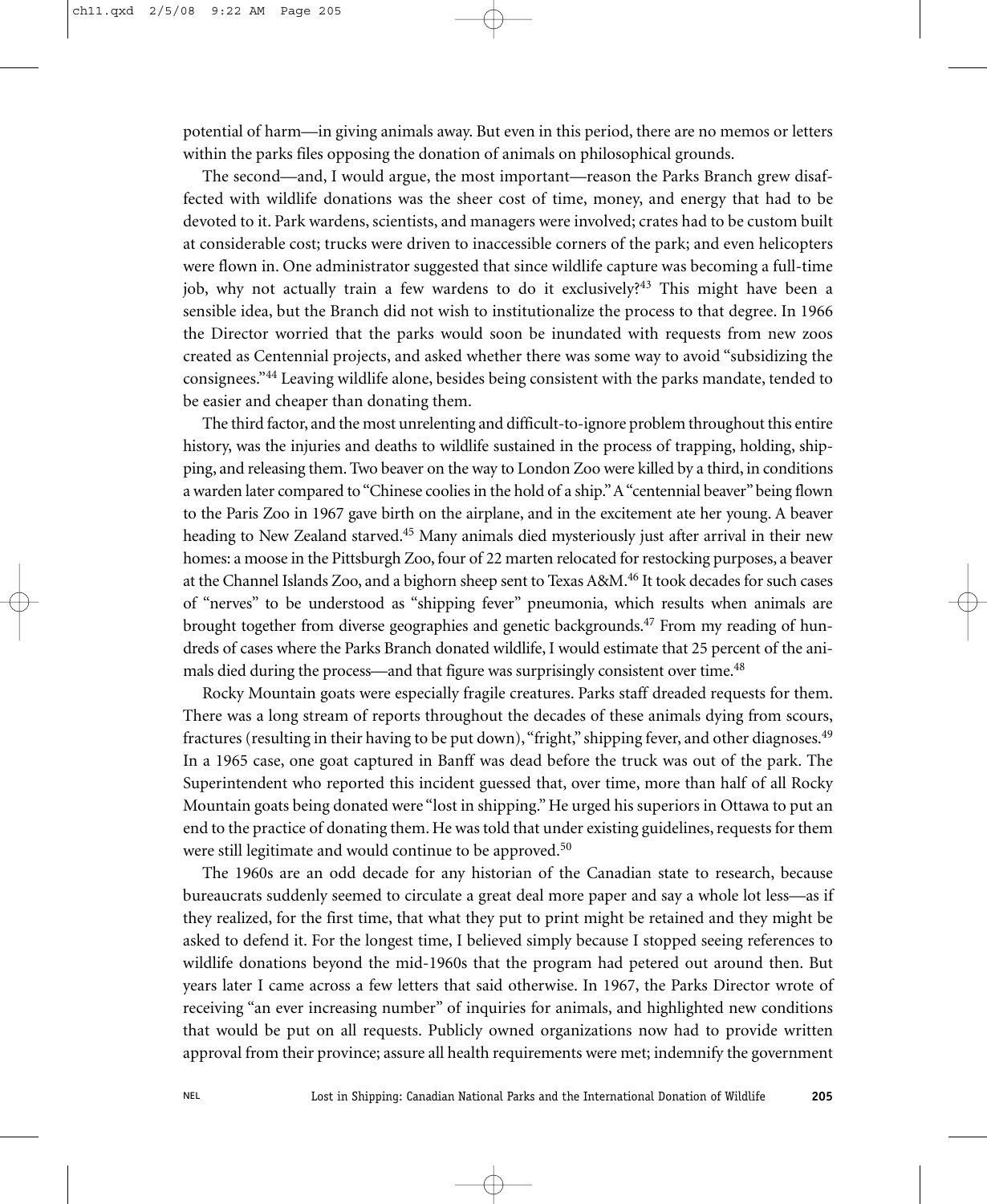from claims; pay crating, shipping, and out-of-pocket expenses; and so on—nine conditions in all.<sup>51</sup> This policy—an administrative measure designed to solve what was seen as an administrative problem—was notably directed at small, publicly run zoos. Having long before instituted policy that justified refusing individuals, the parks were now essentially weeding out another group with which they saw no value in being associated. More surprising to me was the discovery of a 1970 "price list." The Parks Branch had recently introduced a cost recovery practice when donating wildlife, and was already raising its prices. Turtles, for example, would cost \$1, grizzly bears \$500. At \$400, mountain goats were the second most costly animals, presumably because of their fragility.<sup>52</sup> Though the Branch was not actually selling wildlife, but rather defining the expenses incurred in donating them, its willingness to put a dollar figure on them—the first time it was willing to do so since the Great Depression—is still surprising. The parks system had been around for more than 80 years, the Parks Branch for 60, but even the people in charge of parks still found it difficult to conceive of there being nature beyond all economic calculation.

In 1973, Director Nicol drafted a policy document entitled "Control and Disposal of Surplus Animals in National Parks." Over the decades, parks scientists and managers had grown confident that they knew how many of each animal population should be in each park, and therefore what numbers were "surplus." Nicol's innovation was in arguing that all management questions related to surplus—should wildlife be given away? to whom? should they be killed? how should the meat be distributed?—were in fact related, and that too often in the past, "A response to demand has been the order of the day." The parks' own needs must instead be paramount. In respect to donating wildlife, Nicol described how the parks would hereafter keep on hand lists of accredited institutions, ask them yearly if they had any wildlife needs, and supply them, with the Director's approval, only in the process of fulfilling park management objectives.<sup>53</sup> What is striking is that Nicol's document, the most comprehensive and purposeful statement the Parks Branch ever made about donating wildlife, was written in an era when actual requests were all but disappearing. Maybe these things are related, of course: maybe tightening up the process sufficiently discouraged groups from asking for wildlife, thus drawing to a close a practice that had no place in modern parks management. Or maybe by the 1970s people simply assumed that the Canadian national parks system would certainly not be giving wildlife away.

## Conclusion

"The cook ... peels the potatoes but he does not do it on the dining room table," an early  $20<sup>th</sup>$ century Canadian historian cautioned.<sup>54</sup> He meant that historians should write history, not about how history is written. But the textbook you are reading is about exactly that, or that as well. As much as I want you to see the parks system's history of donating wildlife exactly as I do, with the same trends, the same larger meanings, I also want you to think about how that history was conceived and presented here.

Consider how I told the story. For one thing, I knew when I began that, come hell or high water, this would be a history of 7,500 words, not 750 or 75,000. The medium—an essay of a length an undergraduate student could conceivably read the night before class—defined the message. This necessitated wearing away the rough edges, streamlining the story down to what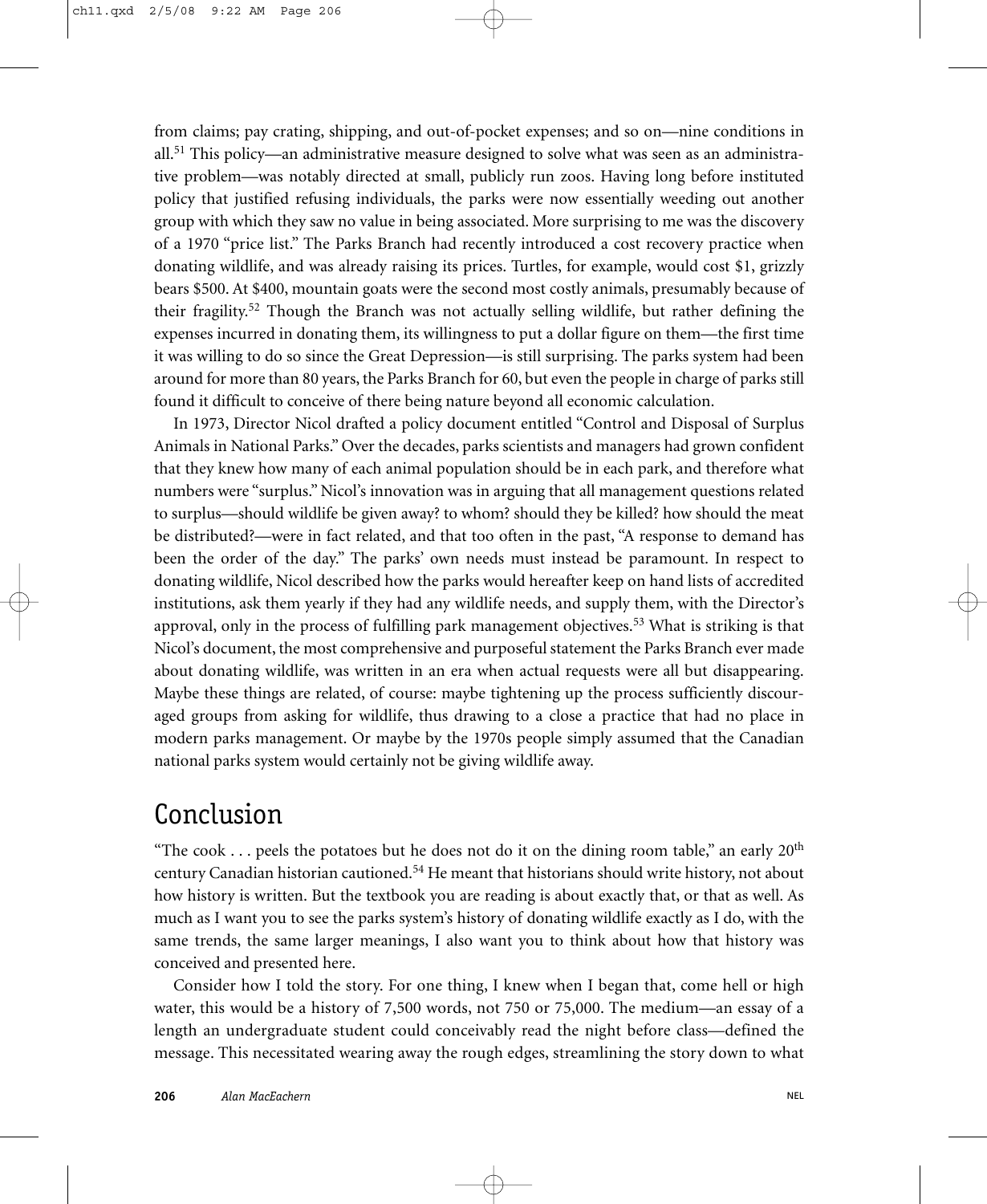I took to be important turning points and interesting moments. More intrusively, I used the writings of a whole group of people spread across the country, working a broad range of jobs over more than a half-century, to create the history of a single protagonist, "the Parks Branch." But of course there was no "Parks Branch," just a series of people in its employ, making individual decisions in very specific contexts. True they presumably acted as representatives of existing or hoped-for Parks Branch policies—but this is still problematic when one of my arguments is that there often was no explicit policy and only limited institutional memory, so staff did not act consistently. In much the same way I simplified matters by writing as if this were a history of only the Parks Branch, as if the agency was entirely free to act as it wished. The walkon roles by Mackenzie King and Lester B. Pearson show this isn't really true: the Parks Branch was always under some pressure from politicians, government bodies, the public, and other actors to behave in certain ways—and staff self-imposed such pressure, too. But simplifications like the ones I employed are necessary to tell stories of groups of people, and there are good reasons for telling such stories.

Consider also what stories I didn't tell. There are the stories internal to the parks system that shaped decisions relating to donations: for example, the story of First Nations prohibited from hunting in the parks, and wildlife populations increasing as a result to the point that park staffers culled their numbers . . . and gave the meat to First Nations. There are also stories external to the parks system that affected the donations program markedly, like the Great Depression or the development of the tranquillizer gun. I regret not being able to describe the lives of the many animals involved, or their deaths. I regret ignoring all the work done every day by countless Canadian Parks Branch staff members in saving and preserving wildlife. Beyond all this, many stories are untold because their elements were never properly understood, never written down, never held onto, never archived, never accessed. The history I have written is a very, very small subset of the past it describes. And that is true of all history.

What does the history told here tell us about Canadian environmental history? I hope at least four things. First, it demonstrates the association between nation and nature. Canada the political space defines itself largely by Canada the physical space and the natural elements within it. Climate, foliage, seasons, landscapes, and wildlife are given larger meaning: they stand in for the nation. In some cases, as with internationally donated wildlife, nature sometimes even acts as our ambassador when abroad. Second (and related to the first), it demonstrates that we find much to value in nature—but that modernity makes it difficult to think of value in terms entirely divorced from economic value. Even staff at the Canadian Parks Branch, responsible for keeping parcels of nature above commerce, could not help themselves and at times thought of the parks and their contents in the same terms as everywhere else. Third (and related to the second), it demonstrates that parks are good places to see nature, but also culture. Perhaps because parks are supposed to be, but aren't, the antithesis of how nature is treated in the rest of a society, they end up being very clear expressions of that society. Fourth (and related to the third), it demonstrates how useful the study of governments can be to environmental history: they are both reflections and determinants of our thoughts about and actions toward nature. And, of course, governments save and store more stuff than other groups do.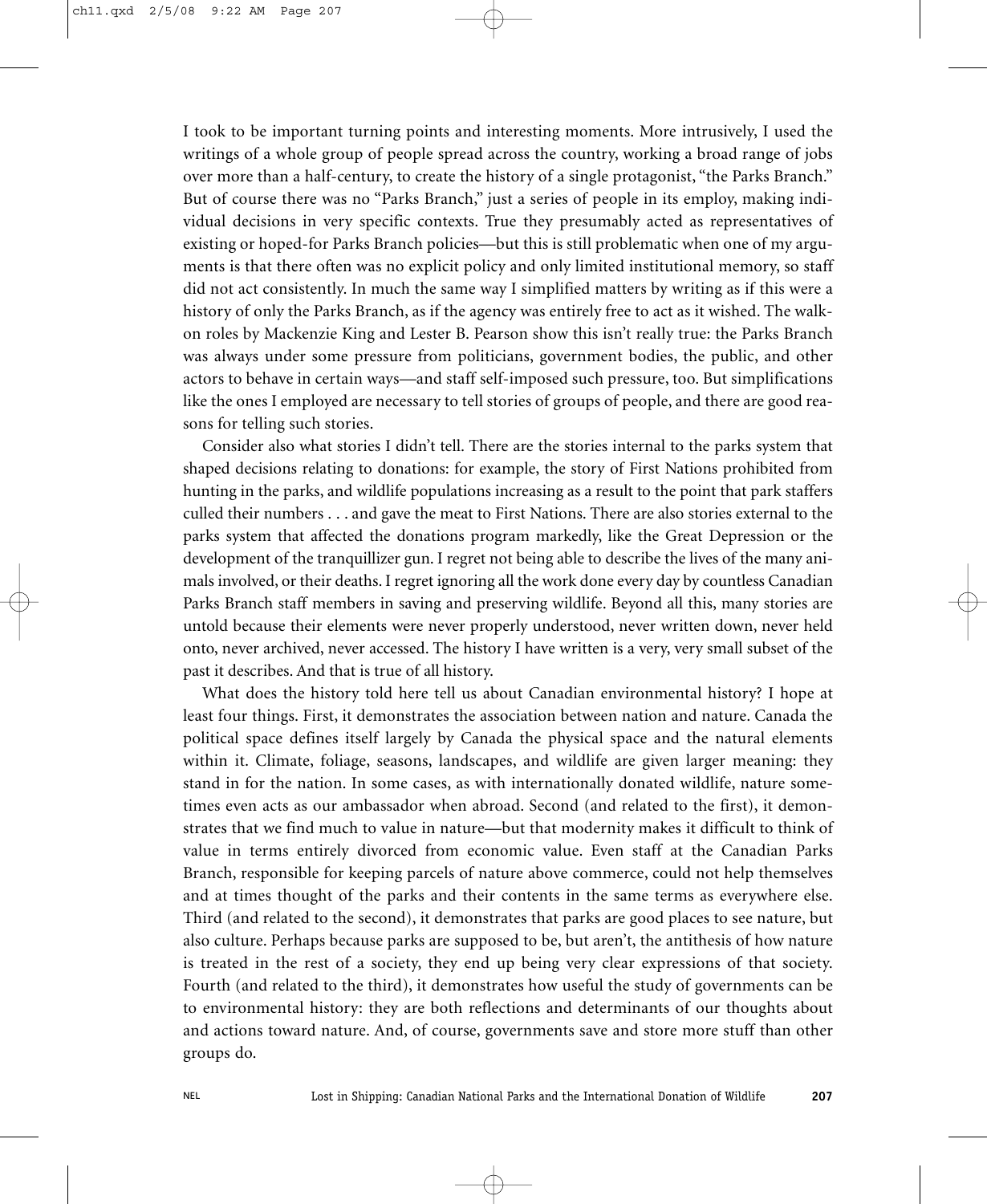There were times when researching at Library and Archives Canada that I wished the Parks Branch had thrown out more. I would find myself mired in a back-and-forth Ottawa-and-Jasper correspondence about the shipment of an otter, and question my career choice. I wasn't saving these animals; I wasn't even influencing present-day parks policy. I would gaze out the window at civil servants hustling across the Portage Bridge—some on their way to work at Parks Canada—and wonder if I should be joining them. I convinced myself otherwise. Looking out the window, I came to believe that though a healthy society spends most of its energies trained on the present and the future, a healthy society also devotes some of its energies to remembering and understanding its past. The historian's job is to tell or remind people today about the lives of people—and other animals—in the past. That's it. Doing so goes a small way to fulfilling the obligation that (admittedly, some of) the people of (admittedly, some of) the past are not forgotten. And it holds a promise and a threat to people of today, that they won't be forgotten either. Getting people to read such history requires that it be written; that it be written requires that it be researched thoroughly. So I would turn away from the window, open another box of files, and get back to work.

#### **DISCUSSION QUESTIONS**

- 1. How does the nature of the Parks Canada archival collection—mostly correspondence written between the head office and staff in individual parks—shape what history can be told from it?
- 2. Are primary sources more trustworthy than secondary sources because they were written during the time in question, or are they less trustworthy for the same reason?
- 3. Why do many Canadians (and others) prefer nature to be "wild" and unpeopled?
- 4. Parks managers are often placed in situations where they have to value some lives above others. Deer, for example, prefer to feed on agricultural crops when they can find them, may host parasites like lungworm, and serve as food for carnivores like wolves. Managers can find themselves trying to keep the deer from farmers' fields, dosing them to kill parasites, and shooting wolves to limit predation. How do you think managers make these decisions about which animals to protect? How should they?
- 5. Why do animals serve as such good symbols for a nation? Which animal makes the best symbol of Canada: goose, beaver, moose, or muskox? Why?
- 6. Does wildlife seem a more "natural" topic for environmental history than other animals do? Can there be an environmental history of livestock? Of pets?
- 7. What makes something a gift? How is an exchange of gifts different from trade? Why is it important that the animals discussed in this chapter were "donated"?
- 8. Is historical research in large paper archival collections like the one discussed here still relevant in the digital age? How might technology change such research?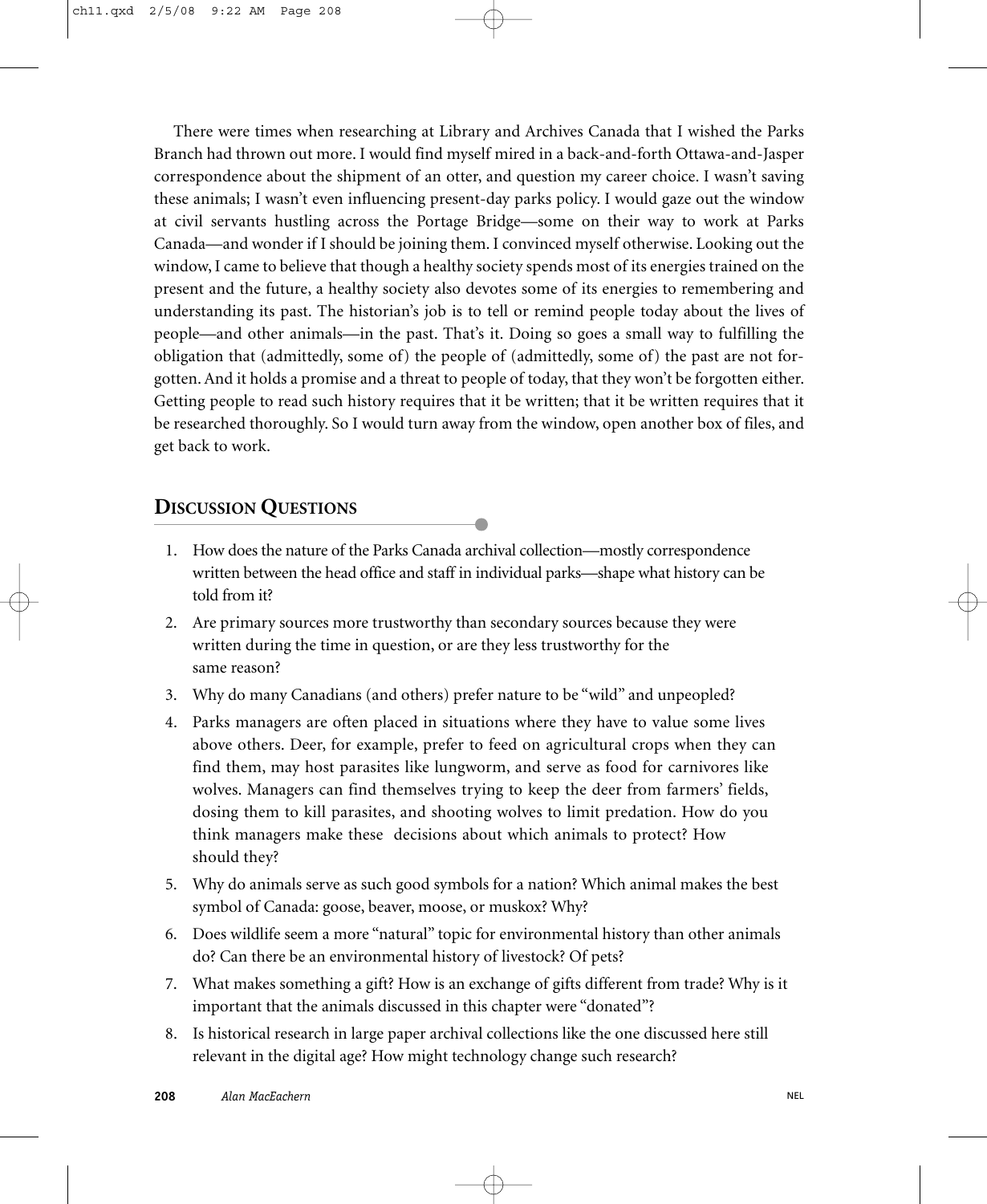### **AUTHOR'S NOTE**

This research was supported by grants from the Social Sciences and Humanities Research Council of Canada and the University of Western Ontario's Agnes Cole Dark Fund. Thanks to Francine McKenzie and Jeannie Prinsen for generously providing comments on this chapter.

#### **NOTES**

1. The federal agency in charge of national parks in Canada has gone by a number of names since its 1911 founding. In this chapter I will refer to it in historical contexts as the National Parks Branch, and in present-day terms by the name it took in 1973, Parks Canada.

2. This was only in RG (Record Group) 84, Parks Canada's own holdings. There was perhaps an equal amount of parks-related material in the collections of Indian and Northern Affairs (RG22), Interior (RG15), Canadian Wildlife Service (RG109), and others. *National Archives of Canada: Government Archives Division,* compiled by Cynthia Lovering (Ottawa: National Archives of Canada, 1991).

3. The case study that follows suggests that though bureaucracies keep files to create an institutional memory, they are often institutionally incapable of using the files to remember.

4. I do recognize the irony: this chapter is largely a secondary source, interpreting Parks Canada in the 20th century. (Though it is also a primary source, if you are studying historians' experiences in early 21st-century Canada.)

5. For discussion of this evolution, see Chad Gaffield, "Primary Sources, Historical Thinking, and the Emerging Redefinition of the B.A. as a Research Degree," *Facsimile* nos. 23–35 (2000–2001): pp. 12–17. The Great Unsolved Mysteries in Canadian History project—www.canadianmysteries.ca is a fine example of how teachers are bringing the study of primary sources to students.

6. Occasionally, I have stumbled upon great stories—like Martin Luther King being turned away from Fundy National Park in 1960. See Alan MacEachern, "Why Martin Luther King Didn't Spend His Summer Vacation in Canada," *The Globe and Mail,* January 14, 1995, p. D2.

7. Research at Library and Archives Canada (LAC) eventually led me to the LAC Western Regional Centre, a warehouse in an industrial section on the outskirts of Edmonton. As the notes to this chapter will attest, the Parks Canada material there also proved very useful.

8. Erwin L. Verity to Winston Mair, chief, National Parks Branch, May 14, 1965, RG84 vol. 2133, file U261 vol. 2, LAC. Mair to Verity, June 1, 1965, ibid.

9. See James Harkin, National Parks commissioner, to W. W. Cory, deputy minister of the Interior, February 1, 1914, RG84 vol. 137, file B239, LAC.

10. RG84 vol. 137, file B238, LAC.

11. As reported by Woodworth to Banff Superintendent S. J. Clarke, September 1917, ibid.

12. Ibid.

13. Woodworth to Clarke, 8 June 1914, ibid.

14. The parks' policy of donating buffalo to museums and zoological gardens was mentioned in the House of Commons in 1928, and picked up by the *Toronto Star,* with a resultant rush of requests by individuals wanting their own buffalo.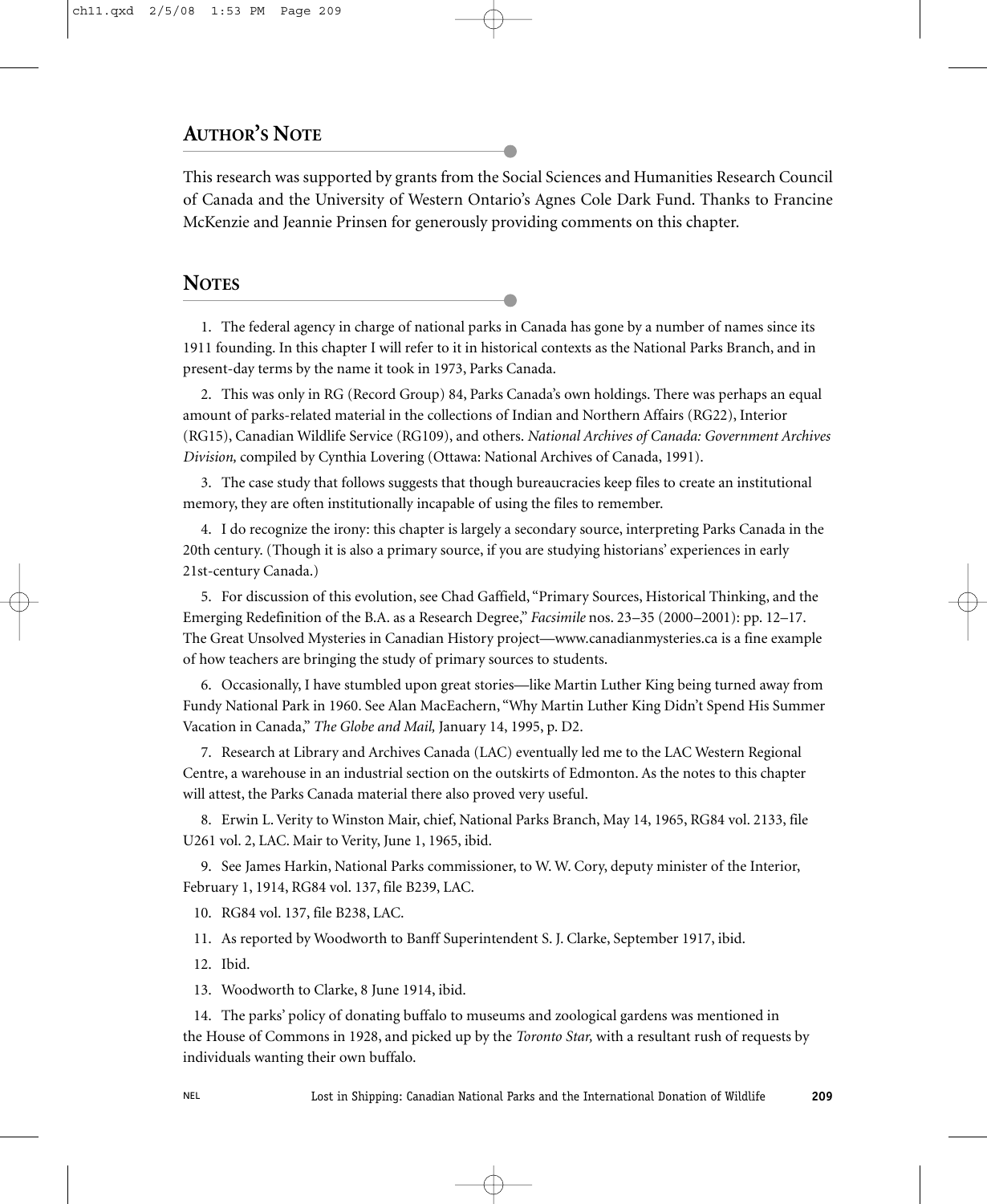15. See, for example, RG84 vol. 34, file U210 vol. 2, LAC; and RG84 acc. E1985-86/147, box 2 file A10 pt. 1, LAC Edmonton.

16. RG84 acc. E1985-86/147, box 10 file G1 pt. 2, LAC Edmonton.

17. See Harkin to O.H. Patrick, president, Calgary Zoological Society, June 29, 1931, RG84 acc. E1985- 86/147, box 2 file A10 pt. 3, LAC Edmonton. Years later, the Calgary Zoological Society asked permission to credit the parks as the origin of some exhibited animals; the Branch approved on the condition that the sign be simple and brief. See J. R. B. Coleman to superintendent, Banff National Park, June 25, 1954, RG84 acc. E1997-98/160, box 114 file 295 pt. 3, LAC Edmonton.

18. See *Calgary Herald*, December 3, 1938.

19. The previous prime minister, R. B. Bennett, had apparently approved the transfer of animals prior to King taking power. See King papers, pp. 185490–1 and 187908, LAC. On Goering's environmental interests, see, for example, Simon Schama, *Landscape and Memory* (Toronto: Vintage Canada, 1996): pp. 67–69. On King and Nazi Germany, see Brian Nolan, *King's War: Mackenzie King and the Politics of War, 1939–1945* (Toronto: Fawcett Crest, 1988): p. 15. On the parks document, see King to T. A. Crerar, Minister of the Interior, July 10 and July 24, 1937, King papers, pp. 200164 and 200184, LAC; and "E.A.P." to King, July 1937, King papers, p. 200186, LAC.

20. See, for example, RG84 acc. E1985-86-147, box 17 file P11, LAC Edmonton. On the Victorian relationship between zoos and science, see Harriet Ritvo, *The Animal Estate: The English and Other Creatures in the Victorian Age* (Cambridge, MA: Harvard University Press, 1987): pp. 210–11.

21. Parks Controller F. H. H. Williamson to superintendent, Banff, March 5, 1940, RG 84 vol. 137, file B77, LAC; and Parks Controller James Smart to W. D. Taylor, March 24, 1941, RG84 vol. 34, U210 vol. 4, LAC.

22. R. Y. Edwards and C. David Fowle, "The Concept of Carrying Capacity," Transactions of the Twentieth North American Wildlife Conference (Washington, DC: Wildlife Management Institute, 1955): pp. 589–602, discusses how a supposedly scientific term such as this can lose precise meaning due to its popularity and apparent universal applicability. In 1955, the authors were already writing that "most definitions of carrying capacity are vague and that some are almost meaningless." (589)

23. On these breeding programs, see Chapter 5 of Tina Loo, *States of Nature: Conserving Canada's Wildlife in the Twentieth Century* (Vancouver: University of British Columbia Press, 2006): pp. 121–48.

24. Harkin to Col. E. E. Johnson, Canton, Illinois, January 17, 1928, RG84 vol. 34, U210 vol. 2, LAC.

25. Hoyes Lloyd to Harkin, September 16, 1932, ibid. In a remarkable footnote to this episode, the assistant director of the Branch, F. H. H. Williamson, handwrote a warning to Harkin: "Do not tell Superintendent of policy or prices fixed." The Branch had recently banned its wardens from selling the furs of animals accidentally caught in traps meant to catch predators: it was feared that some wardens had been operating their own private fur trade in the parks. Having just barred staff on the ground from profiting by the sale of animals, the head office wanted to hide the fact that it would be doing the same thing. Williamson to Harkin, April 1934, RG84 vol. 34, file U210 vol. 3, LAC.

26. See RG84 vol. 34, U210 vol. 3, LAC.

27. Harkin to Banff Superintendent Stronach, May 28, 1929, RG84 vol. 137, file B212, LAC. The Superintendent had recommended approval, since "They are plentiful in the park and if one [sic] shot would be less possibility of danger to tourists from them."

28. See *Montreal Gazette,* December 28, 1946.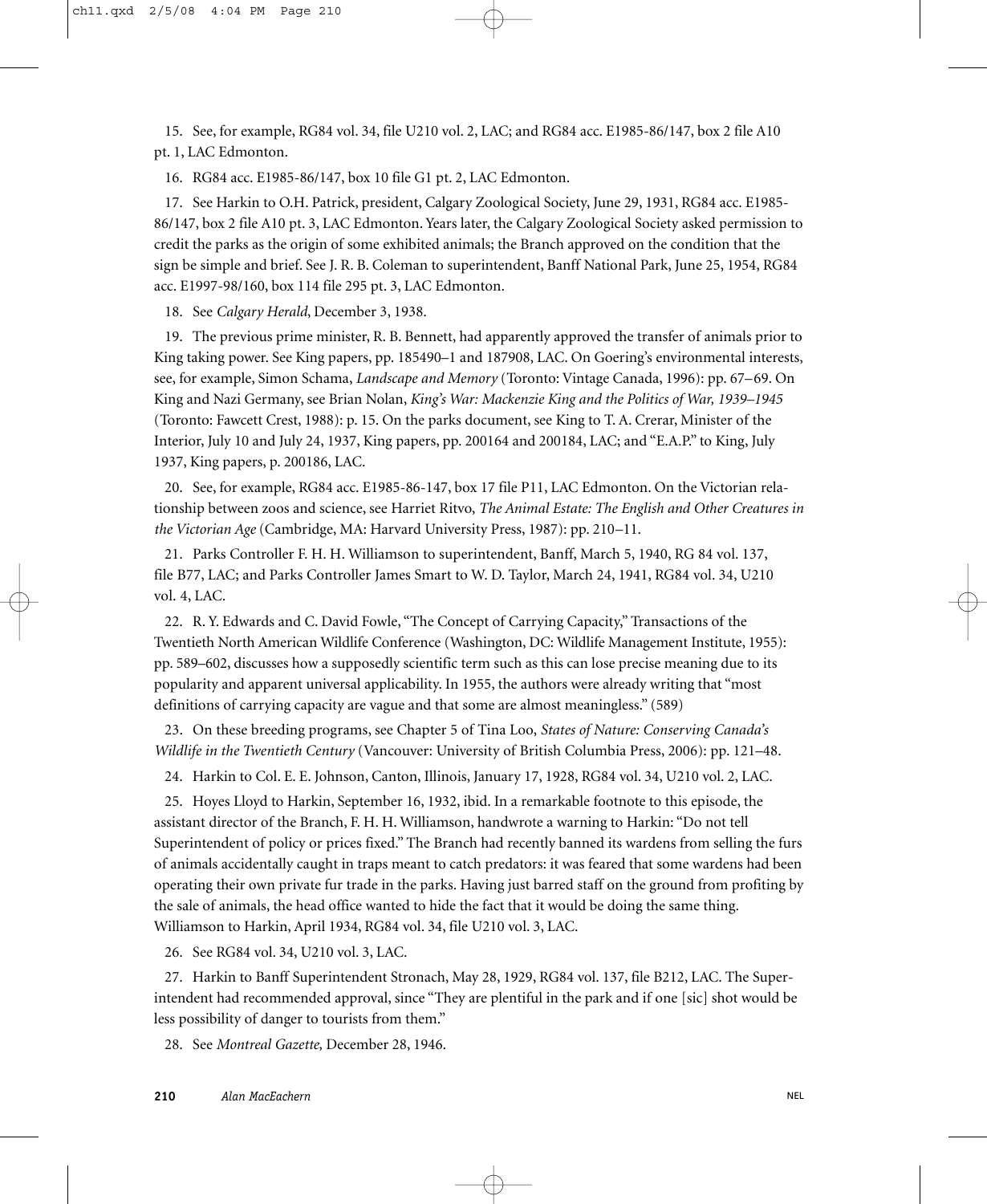29. "Mike" (Pearson) to Hugh Keenleyside, deputy minister, Department of Mines and Resources, May 19, 1948, RG22 vol. 134, file 32-2-8 pt. 1, LAC.

30. See ibid, and RG84 vol. 34, file U210 vol. 5, LAC.

31. Personal communication with Dr. Mel Tonkin, co-ordinator of the Scottish Wildlife Trust's Scottish Squirrel Survey, May 31, 2007.

32. See James Hutchison, director, National Parks Branch, to F. H. Collins, commissioner, Yukon, February 4, 1957, RG84, vol. 49, file U210 vol. 6, LAC.

33. For example, James Smart to Germain Bourassa, Department of Agriculture, Quebec, January 10, 1952, RG84 vol. 34, file U210 vol. 5, LAC. But in practice, many more requests were approved. In a single file from the 1950s, the following requests from zoos and fish and game clubs were approved: beaver to Windemere, British Columbia; marmots, gophers, and ptarmigan to Moose Jaw; mule deer to Charlesbourg, Quebec; elk and Rocky Mountain sheep to Calgary; Rocky Mountain sheep and wolverine to Winnipeg; Rocky Mountain sheep and goats, and otter to Rapid City, South Dakota; black bear to Toronto; lynx to London, England; Rocky Mountain sheep and elk to Quebec; wolverine, elk, Rocky mountain sheep, and goats to Granby, Quebec; lynx and wolverine to Edinburgh; Rocky Mountain sheep to Catskills, New York; and Rocky Mountain sheep to Prof. Ian McTaggert-Cowan of UBC. RG84 acc. E1997-98/160, box 114 file 295 pt. 3, LAC Edmonton.

34. Permit, January 9, 1956, RG84 vol. 445, file WLU302 pt. 1, LAC.

35. Cited in J. R. B. Coleman, chief, National Parks Division, to W. F. Lothian, April 1956, RG84 vol. 49, file U210 vol. 6, LAC; Oeming to F. J. G. Cunningham, assistant to deputy minister, January 10, 1958, RG22 vol. 368, file 370-5 pt. 1, LAC; and, for example, Oeming to Atkinson, superintendent, Jasper National Park, September 27, 1961, RG84 vol. 2128, file U210 vol. 7, LAC.

36. Oeming to F. J. G. Cunningham, assistant to deputy minister, January 10, 1958, RG22 vol. 368, file 370-5 pt. 1, LAC.

37. See RG84 vol. 2128, file U210 vol. 7, LAC; and RG84 vol. 477, file U210 vol. 8, LAC for the entire Oeming correspondence. The minister was Walter Dinsdale, minister of Northern Affairs and National Resources from 1960–63, and a friend of Oeming's. Through Dinsdale rarely interceded directly on Oeming's behalf (and was not minister in the early years of his relationship with the Branch), it may well be that the Branch acted on what it believed would be its minister's wishes.

38. Coleman to Superintendent, Banff National Park, February 1, 1954, RG84 vol. 512, file B283 pt. 1, LAC. The remainder of the episode is in this file.

39. Hutchison to John C. Anderson, February 18, 1954, RG 84 vol. 181, file U300, LAC.

40. One wolverine escaped. Disney's Erwin Verity reported to the Branch, "We are darned sorry to have lost this animal and, believe me, the boys feel badly. . . . [E]vidently, this animal's cunning exceeded the intelligence of his human captors." Verity to B. I. M. Strong, superintendent, Banff National Park, September 9, 1954, RG84 acc. E1997-98/160, box 113 file 283, LAC Edmonton. We know so much about the entire wolverine episode because Banff warden H. U. Green was greatly interested in the scientific value of parks, and afterward wrote a report on what lessons the affair offered on wolverine biology and behaviour. "Notes on the Trapping, Biology, and Behaviour of the Wolverine," May 12, 1956, RG84 vol. 512, file B283 pt. 1, LAC.

41. See W. E. Stevens, regional superintendent, to B. I. M. Strong, chief, National Parks Division, June 29, 1965, RG84 vol. 2128, file U210 pt. 10, LAC.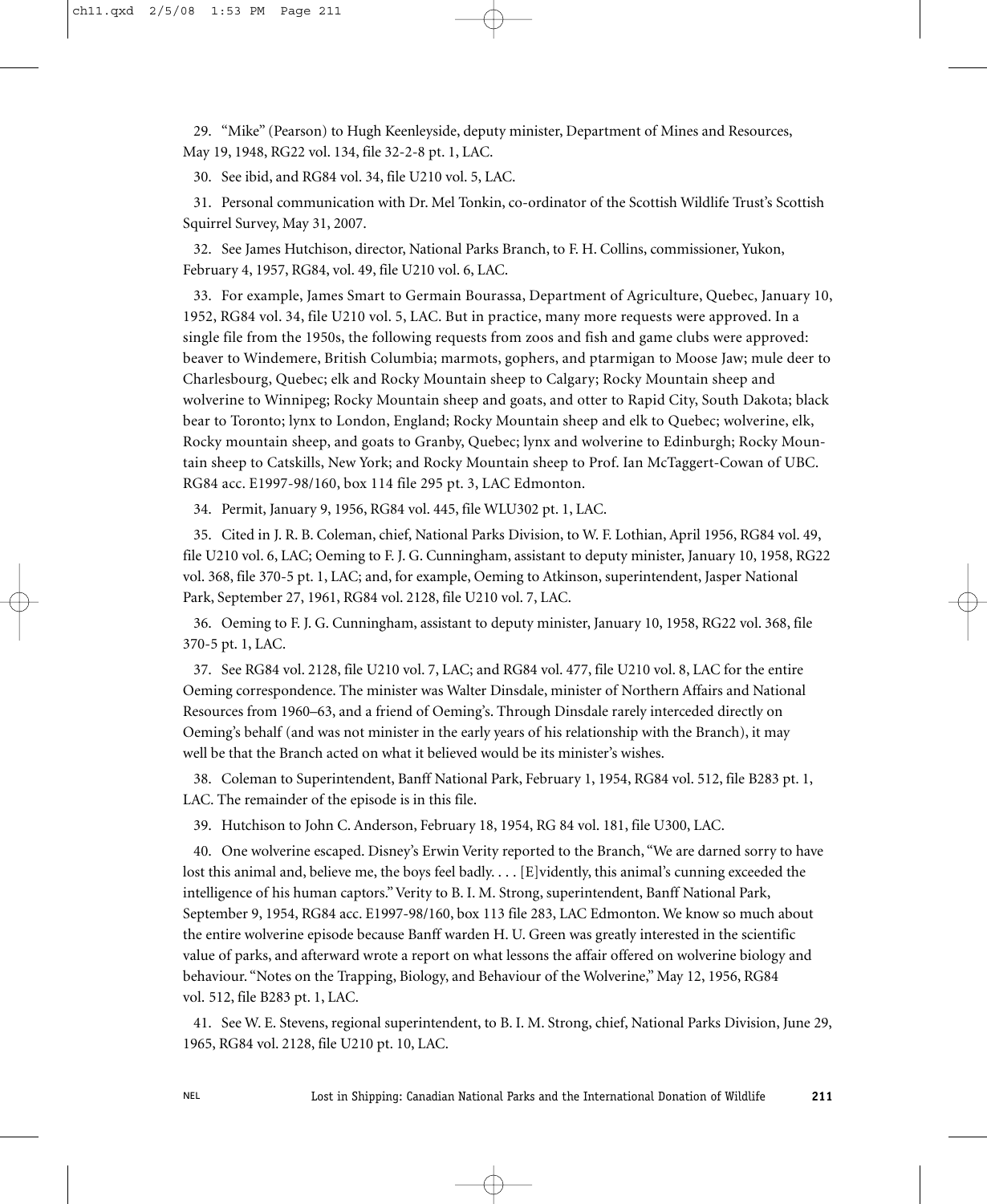42. Nicol to J. D. Herbert, director, Manitoba Museum of Man and Nature, September 29, 1966, ibid.

43. W. E. Stevens, regional superintendent, to B. I. M. Strong, chief, National Parks Division, June 29, 1965, ibid.

44. Coleman to regional director, Western Region, March 23, 1966, RG84 acc. E1997-98/160, box 114 file 295 pt. 4, LAC Edmonton.

45. H. U. Green, special warden, Banff National Park, to James Smart, director, September 5, 1946, RG84 vol. 512, file B272 vol. 2, LAC; G. Davies, Parks Management Section, to Flanagan, May 26, 1967, RG84 vol. 2128, file U210 vol. 11, LAC; and J. S. Brigham, Town Clerk, Auckland, New Zealand, to Harkin, February 14, 1930, RG84 acc. E1985-86/147, box 2 file A10 pt. 3, LAC Edmonton.

46. H. U. Green, Special Warden, Banff National Park, February 6, 1946, RG84 vol. 137, file B277, LAC; F. H. H. Williamson to Gibson, June 30, 1938, RG84 vol. 34, file U210 vol. 3, LAC; and James Smart to W. D. Taylor, March 24, 1941, RG84 vol. 34, file U210 vol. 4, LAC. Buffalo sent to Newfoundland were allegedly eaten by Newfoundlanders, but that is another story. Alex. J. Reeve, assistant director, to Charron, October 17, 1967, RG84 vol. 2128, file U210 pt. 11, LAC.

47. See The Merck Veterinary manual, http://www.merckvetmanual.com/mvm/index.jsp (accessed November 15, 2007).

48. The rate may well have been higher. If an animal died in the process of being trapped, wardens had little motivation to report the death to anyone.

49. The Parks Branch asked the Canadian Wildlife Service's Donald A. Flook to study the matter in 1958, but he declined, saying that, as the only full-time biologist overseeing 10 parks, he could not possibly. Besides, he said, there was the question of whether "this disposal of park animals is in keeping with park ideals." No parks staffer replied. This was the closest there ever came to an internal debate of whether donating wildlife was a legitimate practice for the Canadian parks system to be involved in. Flook to chief, Canadian Wildlife Service, August 19, 1958, RG84 acc. E1997-98/160, box 114 file 295 pt. 3, LAC Edmonton.

50. Dempster to Coleman correspondence, June 1965, RG84 vol. 477, file U210 vol. 9, LAC. Removal of animals also had broader ecological effects. For example, mountain goat bands do not tend to intermingle, so capture of just a few members of the band could spell the end for the entire band.

51. Coleman to regional directors, January 16, 1967, RG84 acc. E1997-98/160, box 114 file 295 pt. 5, LAC Edmonton. Coleman includes a sample of the new policy, Alex J. Reeve, assistant director, National Parks, to A. G. Griswold, biologist, Halton Region Conservation Authority, January 3, 1967.

52. The recipient also paid for health testing and crating, which could be very expensive. Jean Charron, acting director, to regional directors, January 23, 1970, RG84 acc. E1997-98/160, box 155 file 62/7-A2-3, LAC Edmonton.

53. John I. Nicol, director, to regional directors, February 20, 1973, RG84 acc. E1997-98/160, box 155 file 62/7-A2, LAC Edmonton.

54. George M. Wrong, "The Historian and Society," *Canadian Historical Review* 14 (March 1933): p. 8, cited in Marlene Shore, ed., *The Contested Past: Reading Canada's History* (Toronto: University of Toronto, 2002): p. 67. He might well think so: his principle was hardly original. Seven years earlier, W. S. Wallace had written, "nothing damns a book so quickly as excessive and indiscriminate annotation and citation of authorities: one might as well bring the kitchen utensils into the dining-room." *Canadian Historical Review* 7 no. 3 (September 1926): p. 201.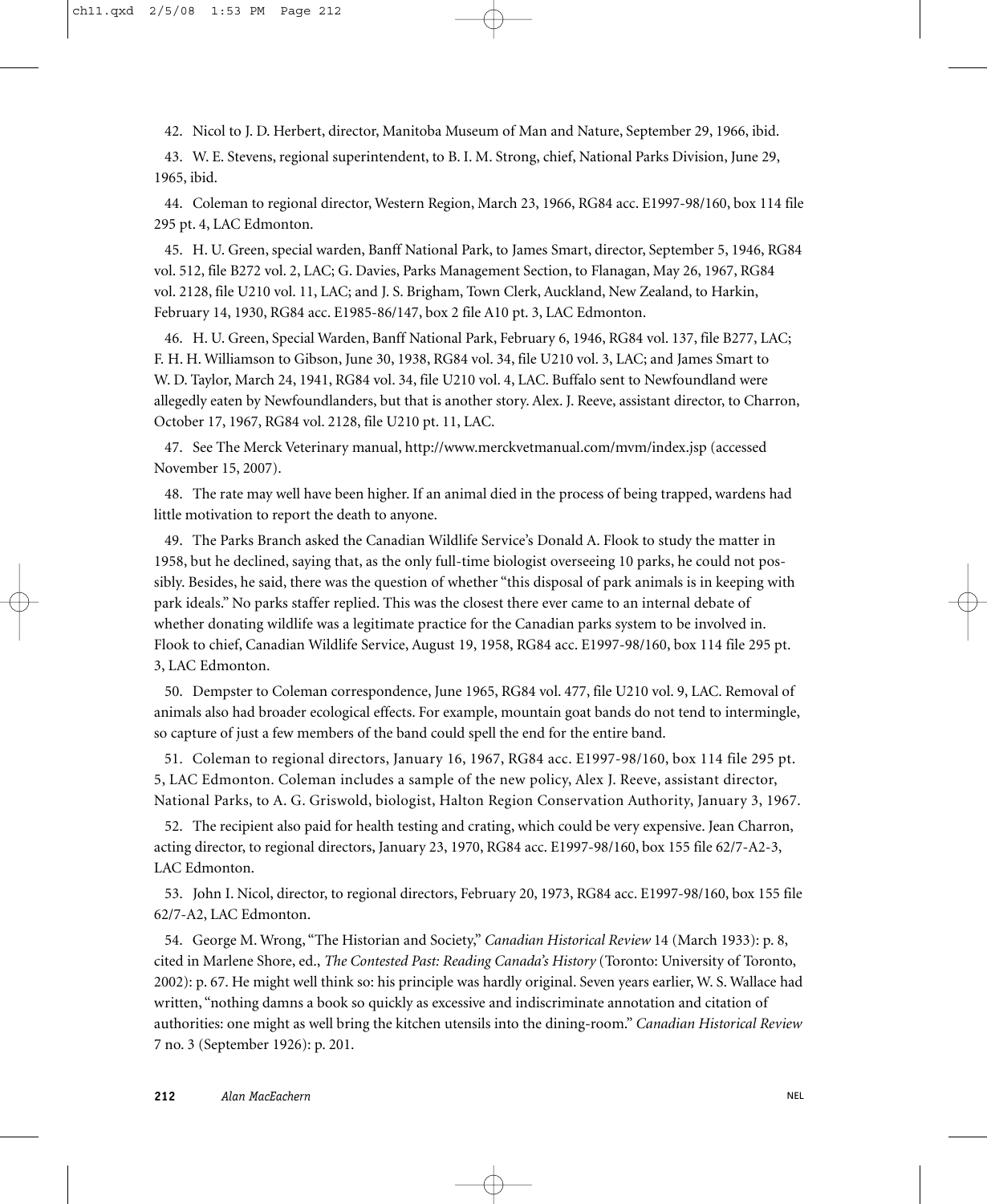#### **FURTHER READING**

- Appadurai, Arjun, ed. *The Social Life of Things: Commodities in Cultural Perspective*. New York: Cambridge University Press, 1986.
- Colpitts, George. *Game in the Garden: A Human History of Wildlife in Western Canada to 1940.* Vancouver: University of British Columbia Press, 2002.
- Foster, Janet. *Working for Wildlife: The Beginning of Preservation in Canada.* Toronto: University of Toronto Press, 1978.
- Gaddis, John Lewis. *The Landscape of History: How Historians Map the Past*. Oxford: Oxford University Press, 2002.

Hughes, J. Donald. *What Is Environmental History?* Cambridge, UK: Polity, 2006.

Loo, Tina. *States of Nature: Conserving Canada's Wildlife in the Twentieth Century*. Vancouver: University of British Columbia Press, 2006.

Lothian, W. F. *A Brief History of Canada's National Parks*. Ottawa: Parks Canada 1987.

- MacEachern, Alan. *Natural Selections: National Parks in Atlantic Canada, 1935–1970.* Montreal & Kingston: McGill-Queen's University Press, 2001.
- Mitman, Gregg. *Reel Nature: America's Romance with Wildlife on Film*. Cambridge, MA: Harvard University Press, 1999.
- Ritvo, Harriet. *The Animal Estate: The English and Other Creatures in the Victorian Age.* Cambridge, MA: Harvard University Press, 1987.